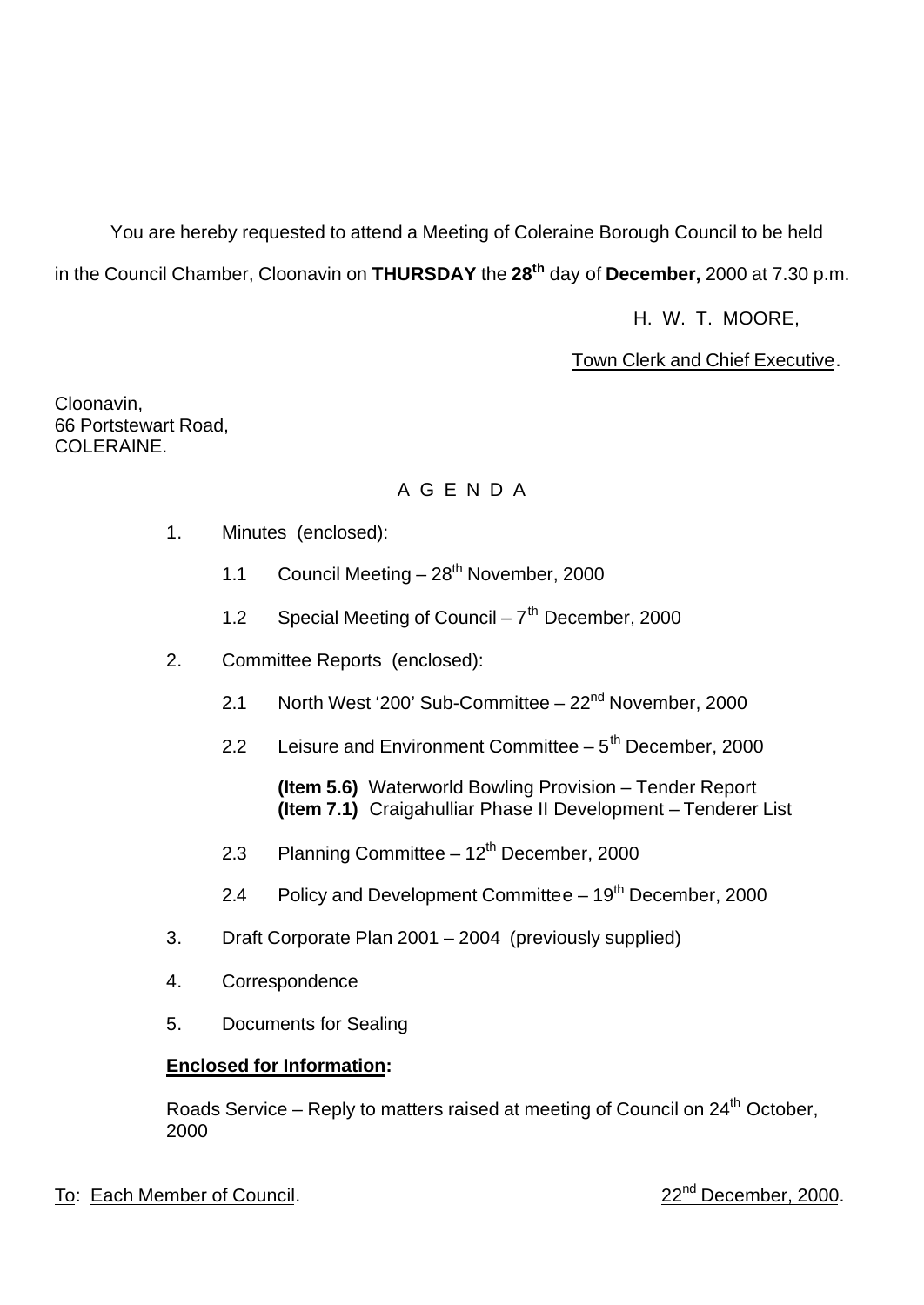# **COLERAINE BOROUGH COUNCIL**

Minutes of proceedings of Coleraine Borough Council held in the Council Chamber, Cloonavin on Tuesday, 28<sup>th</sup> November, 2000 at 7.30 p.m.

**Convened:** As per Notice attached

The Mayor, Councillor E. A. Johnston (Mrs.) in the Chair

The Deputy Mayor, Councillor B. E. Dempsey (Mrs.)

## **Aldermen**

C. S. Alexander (Ms.) W. J. McClure P. E. A. Armitage (Mrs.) W. J. Watt W. H. King  $($  Items  $3.0 - 10.0)$ 

# **Councillors**

D. D. Barbour J. J. Dallat E. T. Black (Mrs.) N. F. Hillis R. S. Bolton D. McClarty J. M. Bradley G. L. McLaughlin  $($ ltems  $3.3.1 - 10.0)$  R. A. McPherson O. M. Church (Mrs.) E. O'Hara W. T. Creelman R. D. Stewart

## **Officers in**

**Attendance:** Town Clerk and Chief Executive, Director of Leisure Services, Director of Corporate Services, Director of Environmental Health, Director of Technical Services and Administrative Assistant

**Apology:** Councillor Mathews

## **1.0 WELCOME**

The Mayor welcomed everyone to the first Council Meeting to be held in the new civic headquarters.

## **2.0 MINUTES**

The Minutes of the Council Meeting of 24<sup>th</sup> October, 2000 and the Special Meeting of 25<sup>th</sup> October, 2000 were confirmed and signed.

## **3.0 COMMITTEE REPORTS**

3.1 Special Meeting of Policy The Chairman, Councillor Barbour, moved the and Development Committee adoption of the Special Meeting of the Policy and Development Committee Report; this was duly seconded by Councillor Stewart and agreed.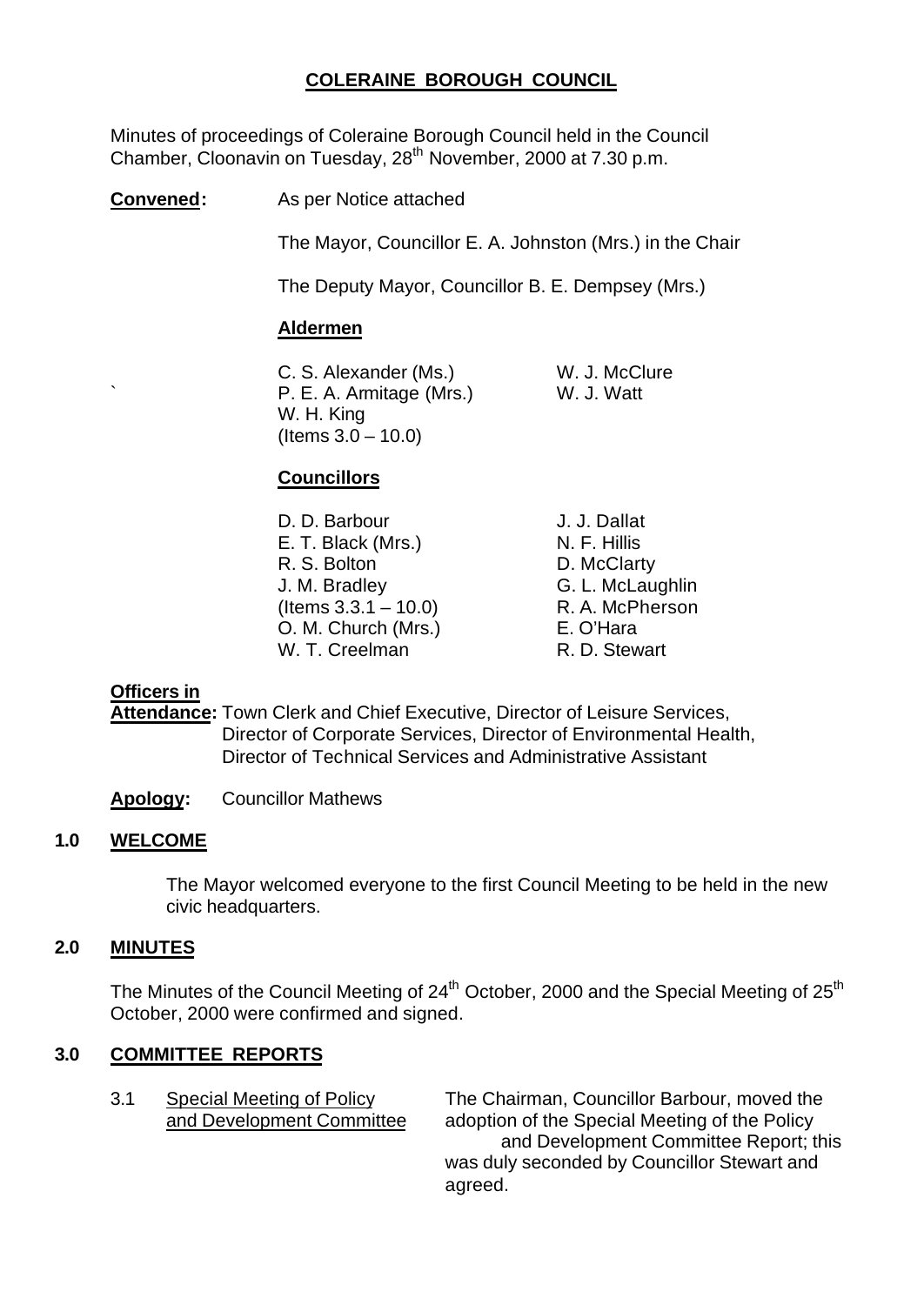3.2 Special Meeting of Leisure The Chairman, Councillor O'Hara, moved the and Environment Committee adoption of the Special Meeting of the Leisure 30<sup>th</sup> October, 2000 and Environment Committee Report; this was duly seconded by Alderman Watt and agreed.

3.3 Special Meeting of Leisure The Vice Chairman, Alderman King, moved the and Environment Committee adoption of the Special Meeting of the Leisure 2<sup>nd</sup> November, 2000 and Environment Committee Report; this was duly seconded by Councillor Mrs. Church.

Matters arising:

3.3.1 Policy – Operation of The Mayor welcomed Messrs. A. Eakin and Council's Cemeteries D. Parker who were in attendance to address members regarding Coleraine Cemetery.

> Mr. Eakin again emphasised the continuing objections to the present system operated at Coleraine Cemetery and requested that people should have freedom of choice to erect surrounds if so desired. The need for a greater security presence at Coleraine Cemetery was also highlighted.

Mr. Parker stressed the importance of freedom of choice and re-stated his wish that purchasers of grave plots should have the choice of erecting a grave surround.

As an amendment to the adoption of the Report it was proposed by Alderman McClure and seconded by Councillor Stewart:

That this matter be referred to the Equality Working Group for consideration.

On being put to the Meeting the amendment was carried, fourteen members voting in favour and four members voting against.

The Committee Report was, therefore, adopted subject to this

amendment.

3.4 Leisure and Environment The Chairman, Councillor

O'Hara, moved the

Committee adoption of the Leisure and Environment Committee Report; this was duly seconded by Alderman Watt.

Matters arising:

3.4.1 Kilrea Sports Hall Reported that the consultants were still examining the tenders for the construction of Kilrea Sports Hall and a report would be presented to the December meeting of the Leisure and Environment Committee.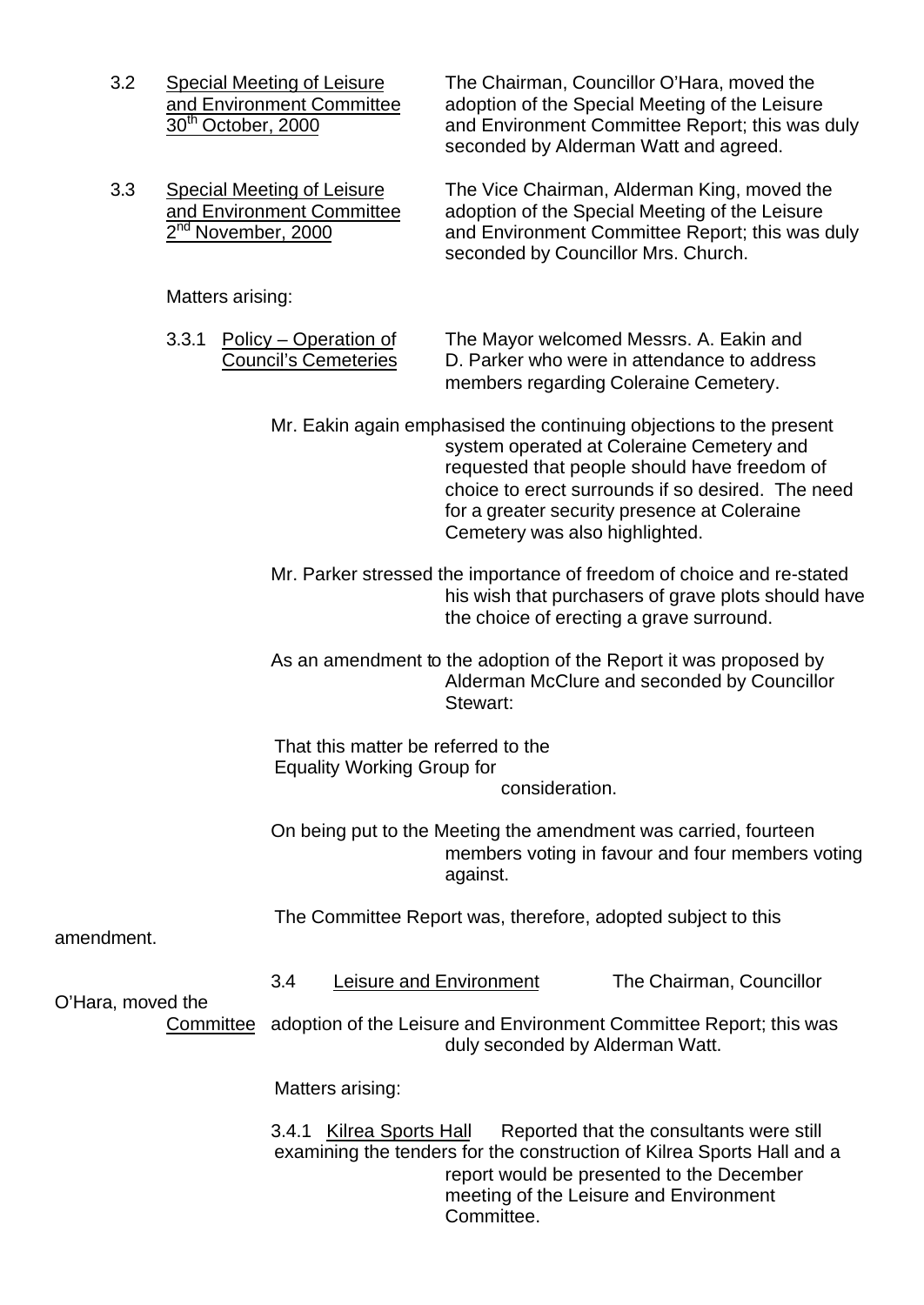It was agreed that the Leisure and Environment Committee be granted full Council powers in order to expedite this contract.

|     | Lane, Portrush<br>to Magheramenagh Lane in Portrush. | 3.4.2 Footpath Link from It was agreed that Planning Service be<br>asked to<br>Park to Magheramenagh carry out a survey on behalf of the<br>residents<br>concerning the footpath link from Caldwell<br>Park                                                                              |
|-----|------------------------------------------------------|------------------------------------------------------------------------------------------------------------------------------------------------------------------------------------------------------------------------------------------------------------------------------------------|
|     |                                                      | The Committee Report was, therefore, adopted subject to these<br>amendments.                                                                                                                                                                                                             |
| 3.5 | <b>Special Meeting of Planning</b><br>Committee      | The Chairman, Councillor<br>McLaughlin, moved<br>the adoption of the Special Meeting of Planning<br>Committee Report; this was duly seconded by the Deputy Mayor and<br>agreed.                                                                                                          |
| 3.6 |                                                      | <b>Planning Committee The Chairman, Councillor McLaughlin, moved the</b><br>adoption of the Planning Committee Report; this<br>was duly seconded by Councillor O'Hara and<br>agreed.                                                                                                     |
| 3.7 | <b>Policy and Development</b><br>Committee           | The Chairman, Councillor Barbour, moved<br>the<br>adoption of the Policy and Development Committee<br>Report; this was duly seconded by Councillor Mrs.<br>Church.                                                                                                                       |
|     | Matters arising:                                     |                                                                                                                                                                                                                                                                                          |
|     | Northern Ireland<br>3.7.1<br>Electricity             | It was proposed by Councillor Dallat,<br>seconded<br>by Councillor McClarty and agreed:<br>That the Town Clerk and Chief<br>Executive write to Northern Ireland<br><b>Electricity expressing Council's</b><br>concern regarding the extent of<br>the recent rise in electricity charges. |

The Committee Report was, therefore, adopted subject to this amendment.

# **4.0 HOUSING EXECUTIVE - "CROSSING THE CAUSEWAY" CONFERENCE**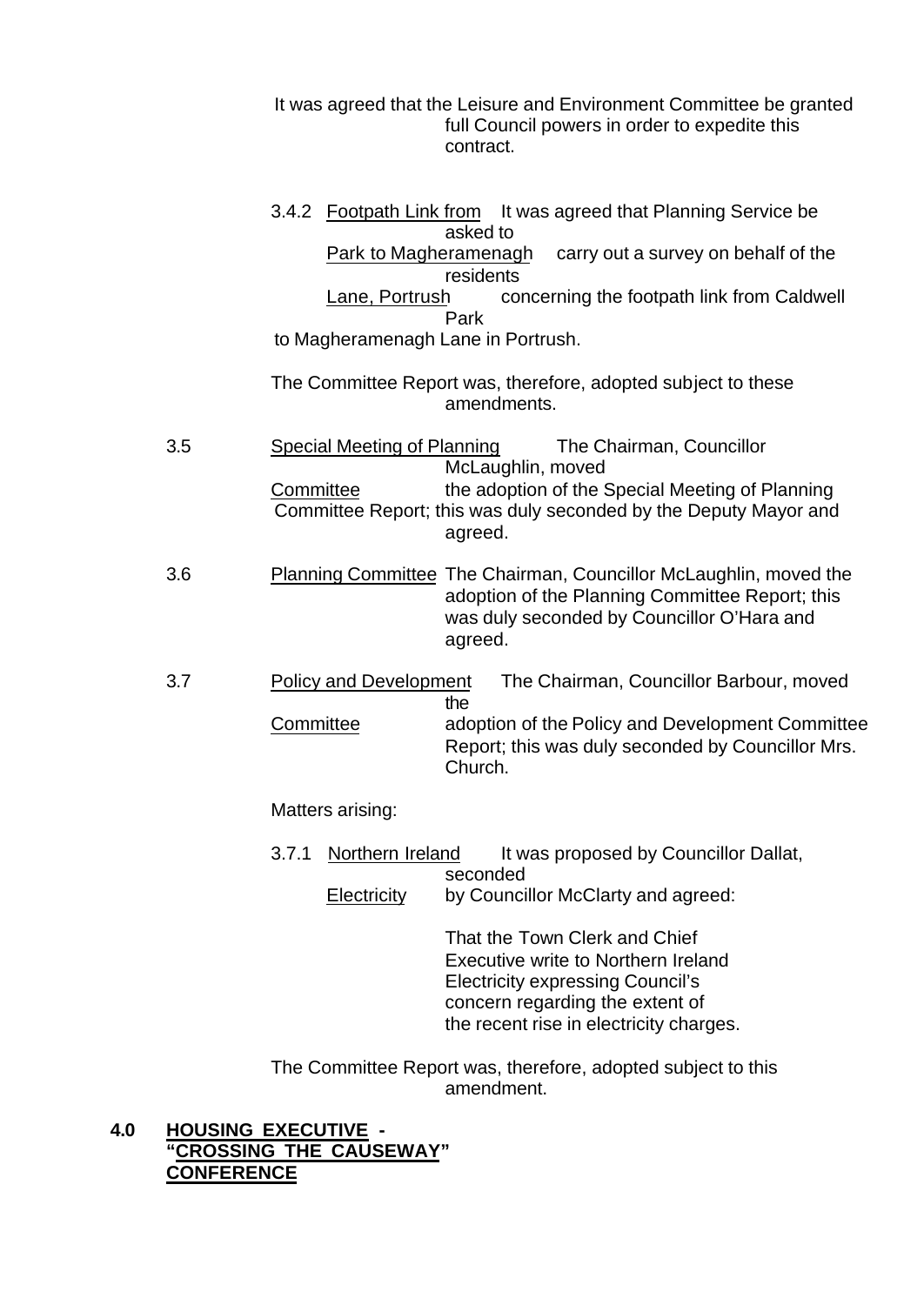Reported that the Chartered Institute of Housing (N.I. Branch) and the Housing Executive were holding a Conference "Crossing the Causeway" on Friday, 8<sup>th</sup> December, 2000 at the Northern Ireland Hotel and Catering College, Portrush.

It was agreed that Councillors McLaughlin and Stewart attend.

## **5.0 NORTHERN HEALTH AND SOCIAL SERVICES BOARD**

Tabled:

Northern Health and Social Services Board – Annual Report 1999/2000.

## **6.0 NATIONAL LOTTERY CHARITIES BOARD**

Tabled:

National Lottery Charities Board – Annual Report 1999-2000.

## **7.0 NORTH-EASTERN EDUCATION AND LIBRARY BOARD**

Tabled:

Minutes of the North-Eastern Education and Library Board dated 26<sup>th</sup> September, 2000.

## **8.0 NORTHERN IRELAND HOUSING COUNCIL**

Tabled:

Minutes of the Northern Ireland Housing Council dated 12<sup>th</sup> October, 2000.

## **9.0 NORTHERN HEALTH AND SOCIAL SERVICES BOARD**

Tabled:

Minutes of the Northern Health and Social Services Board dated 17<sup>th</sup> August, 2000.

## **10.0 DOCUMENTS FOR SEALING**

Resolved:

That the following documents be sealed:

1. Mortgage Council –to- Merchant Investors Assurance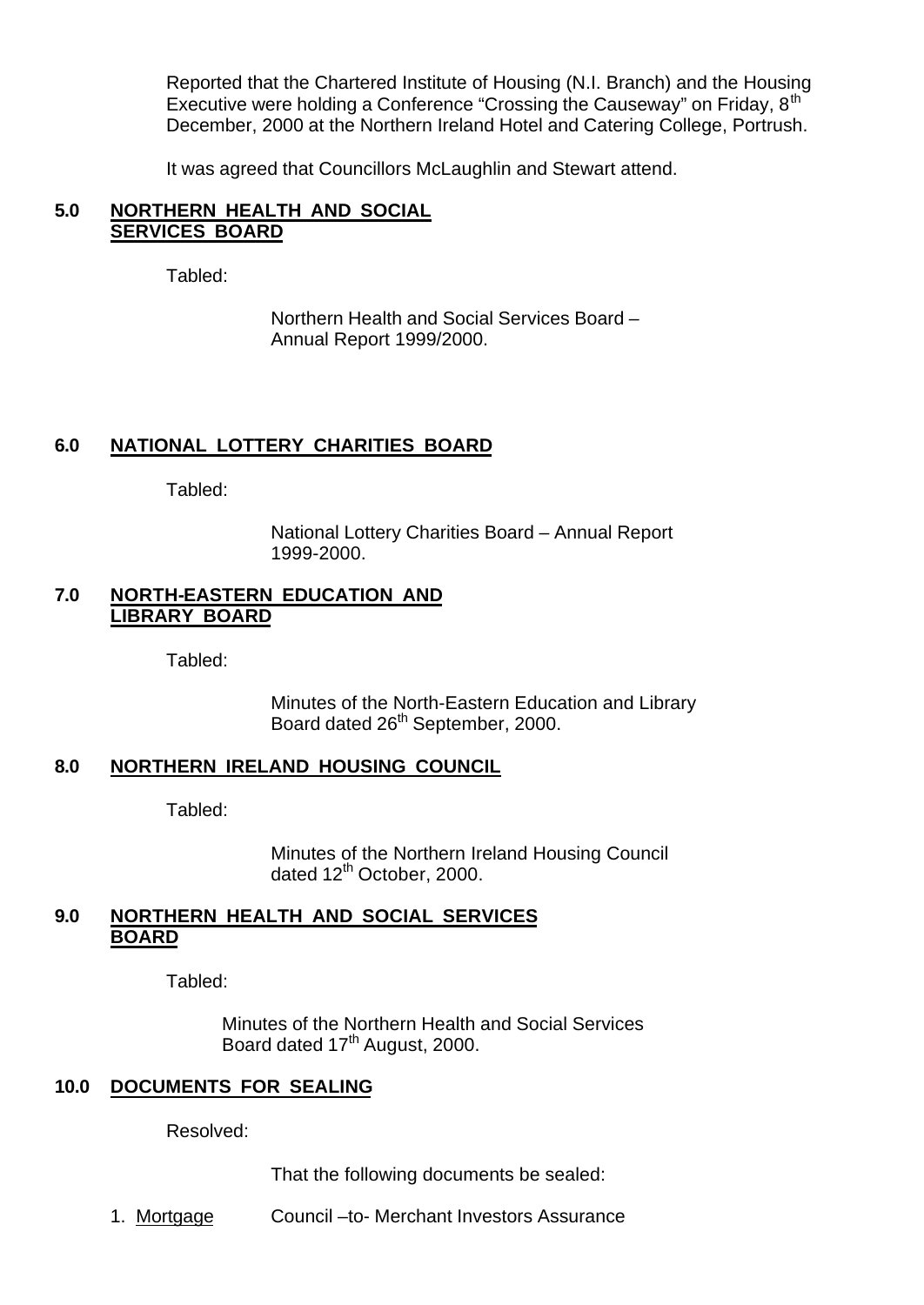Co. Ltd., Bristol.

- 2. Conveyance and Counterpart Carthall Open Space Jasmin Properties Ltd., 24 Meadowlands, Portstewart –to- Council.
- 3. Grant of Easement and **Lands at Circular Road, Castlerock** - Counterpart Council –to- C.N. Developments Ltd., 194 Seacon Road, Ballymoney.
- 4. Contract Documents New Toilet Block at Portballintrae Council –with- Drumdollagh Construction, Armoy.

Refurbishment of Portstewart Town Hall – Council –with- F. Dillon, Building Contractor, Dungiven.

- 5. Cemetery Titles Registration Nos. 2654 2663 inclusive:
	- Coleraine 8 Portstewart 2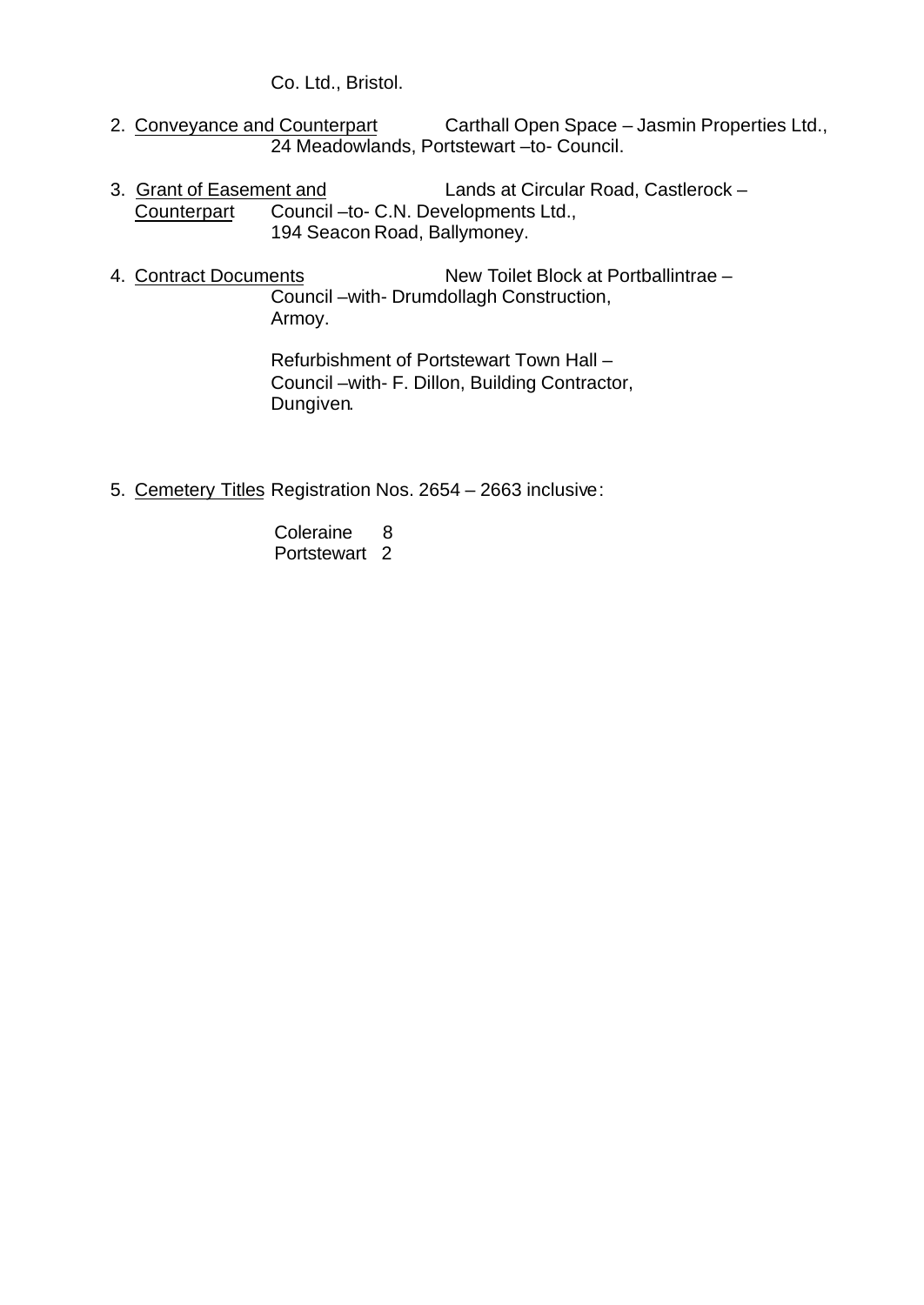# **SPECIAL MEETING**

# **7 th December, 2000.**

| Convened:                                | To consider a submission to the Acute Hospital Review<br>Group and a response to the Review Body on Post Primary<br>Education                      |                                                                                    |
|------------------------------------------|----------------------------------------------------------------------------------------------------------------------------------------------------|------------------------------------------------------------------------------------|
| <b>Present:</b>                          |                                                                                                                                                    | The Mayor, Councillor E. A. Johnston (Mrs.) in the Chair                           |
|                                          |                                                                                                                                                    | The Deputy Mayor, Councillor B. E. Dempsey (Mrs.)                                  |
|                                          | <b>Aldermen</b>                                                                                                                                    |                                                                                    |
|                                          | W. H. King<br>W. J. McClure                                                                                                                        | W. J. Watt<br>(Items $1.0 - 1.1$ )                                                 |
|                                          | <b>Councillors</b>                                                                                                                                 |                                                                                    |
|                                          | D. D. Barbour<br>E. T. Black (Mrs.)<br>R. S. Bolton<br>J. M. Bradley<br>(Items $1.0 - 1.1$ ) E. M. Mullan<br>O. M. Church (Mrs.)<br>W. T. Creelman | N. F. Hillis<br>G. L. McLaughlin<br>R. A. McPherson<br>W. Mathews<br>R. D. Stewart |
| <b>Officers in</b><br><b>Attendance:</b> |                                                                                                                                                    | Town Clerk and Chief Executive and Administrative Assistant                        |

**Apologies:** Aldermen Ms. Alexander and Mrs. Armitage, Councillors Dallat, McClarty and O'Hara

# **1.0 ACUTE HOSPITAL REVIEW GROUP**

The Town Clerk and Chief Executive reminded members as to the terms of reference

of the

Acute Hospital Review Group viz:

- ♦ To review the current provision of acute hospital services and, taking account of the issues of local accessibility, safety, clinical standards and quality of services, to make representations to the Minister on the future of hospital services; and
- ♦ To take into account the views of individuals, organisations and groups with an interest or involvement in the provision of hospital services and to assess the scope for co-operation in the provision of local services with hospitals in other parts of the island.

Members had also been supplied with a copy of "Putting It Right" – The Case For

Change In Northern Ireland's Hospital Service – A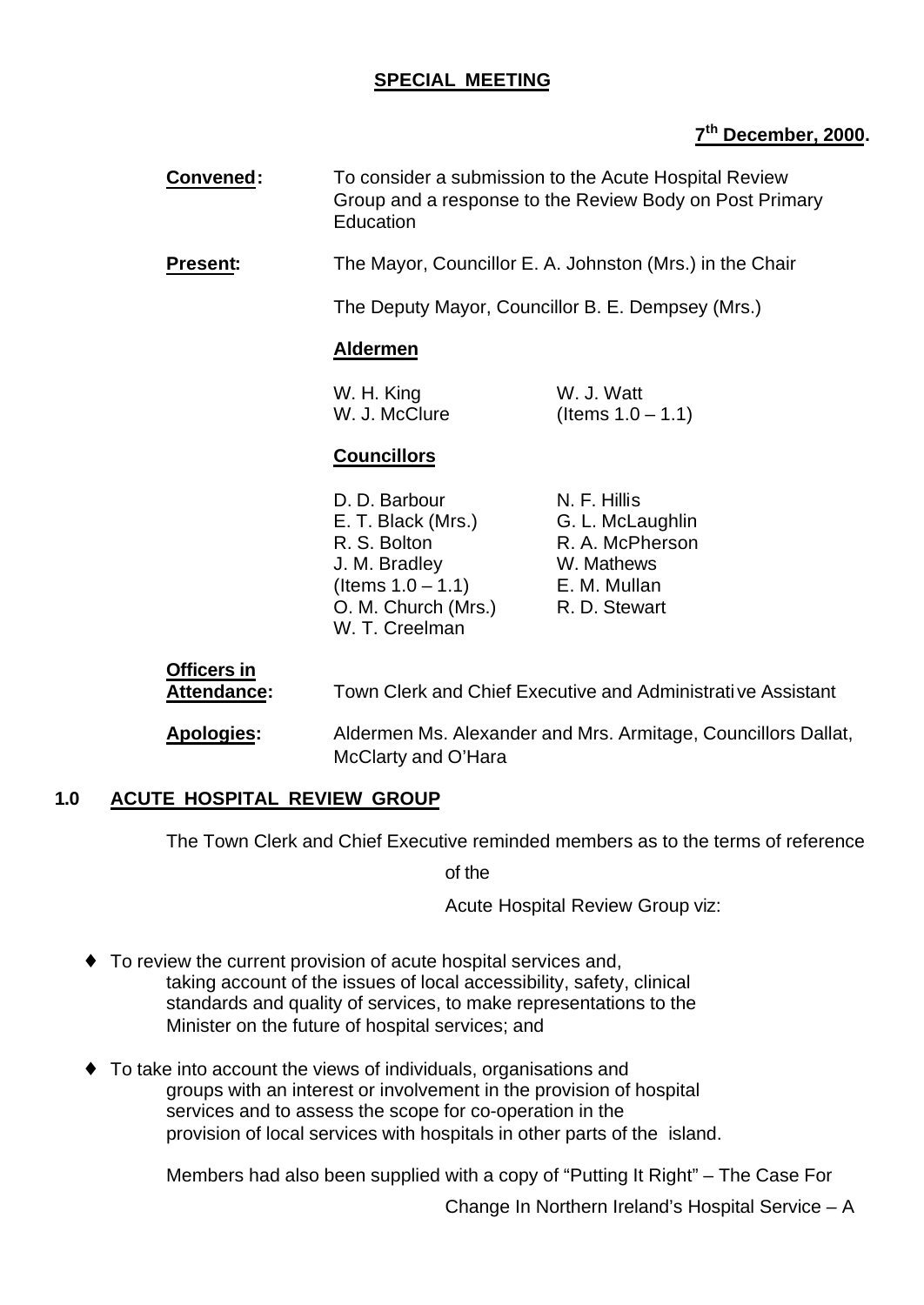background paper issued by the previous Minister for Health and Social Services.

A full discussion ensued on this topic during which the need to ensure that services provided at the new Causeway Hospital in Coleraine reflecting its acute status was particularly highlighted.

Members also stressed that it was essential to ensure acute hospital services were adequately funded and resourced, the need for an integrated approach, review of administrative structures and provision of specialities at a regional level.

It was agreed that the Town Clerk and Chief Executive convey Council's views to the Review Group.

1.1 New Causeway Hospital The Town Clerk and Chief Executive

reported

that Council had been invited by the Causeway Hospital Commissioning Team to visit the new hospital.

It was agreed that this visit be arranged for early February 2001.

# **2.0 POST PRIMARY EDUCATION REVIEW**

Members noted that the Review Body on Post Primary Education had been established with the following objectives:

- To identify and consider key issues from the current selective system;
- To assess the extent to which the current arrangements for post primary education meet the needs and aspirations of children and their parents and the requirements of the economy and society;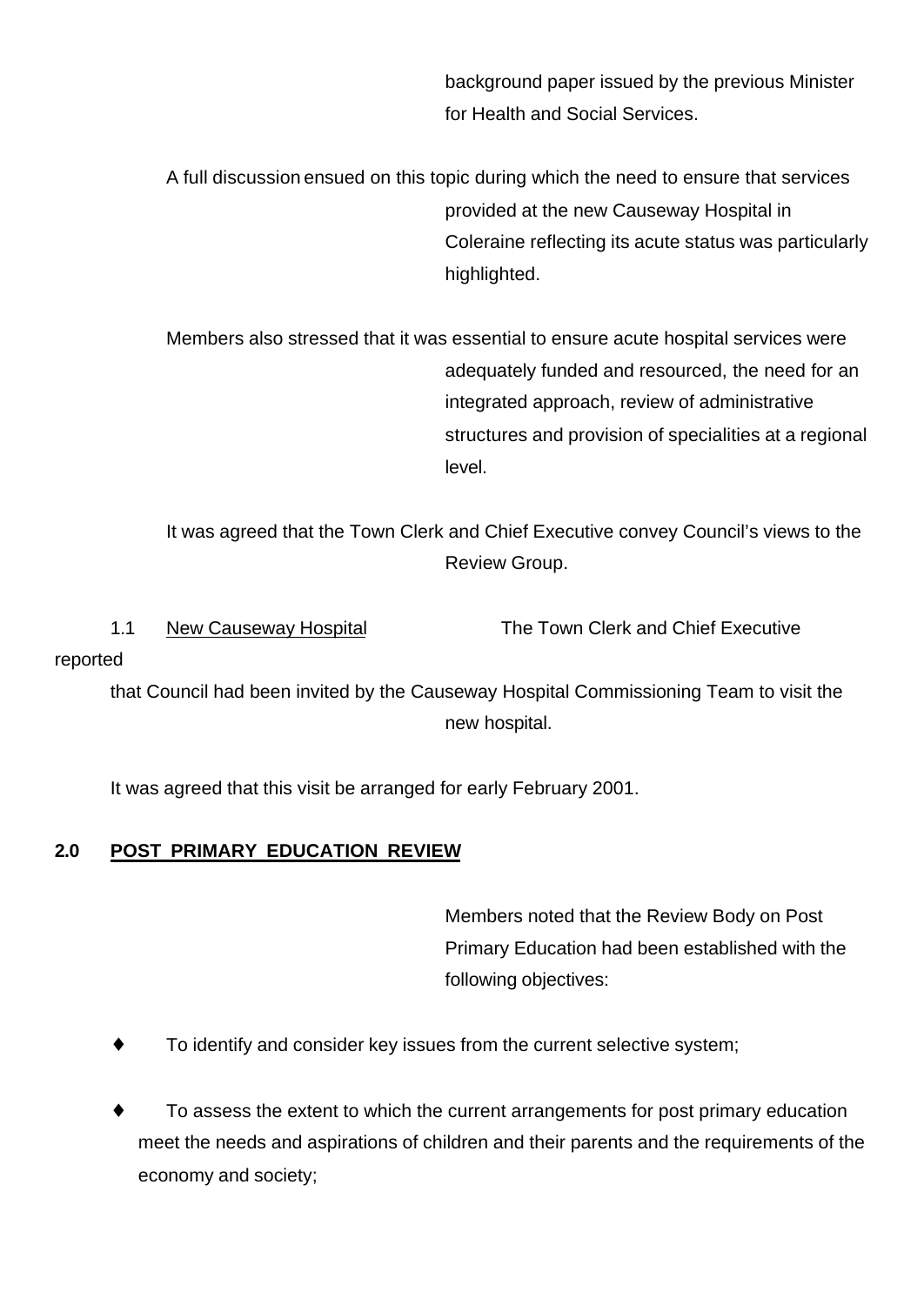Report to the Minister for Education its conclusions and recommendations on the future arrangements for post primary education.

> A full discussion ensued on this topic during which the following issues were highlighted:

(a) the need to have regard for both academic and vocational education;

(b) the need to retain a selection system which streamlines pupils sympathetically and at a later stage;

(c) the desirability of allowing primary school children to complete a full final year of general education;

(d) the essential need that the post primary system should develop the best abilities of all pupils.

It was agreed that the Town Clerk and Chief Executive would convey Council's response to the Review Body.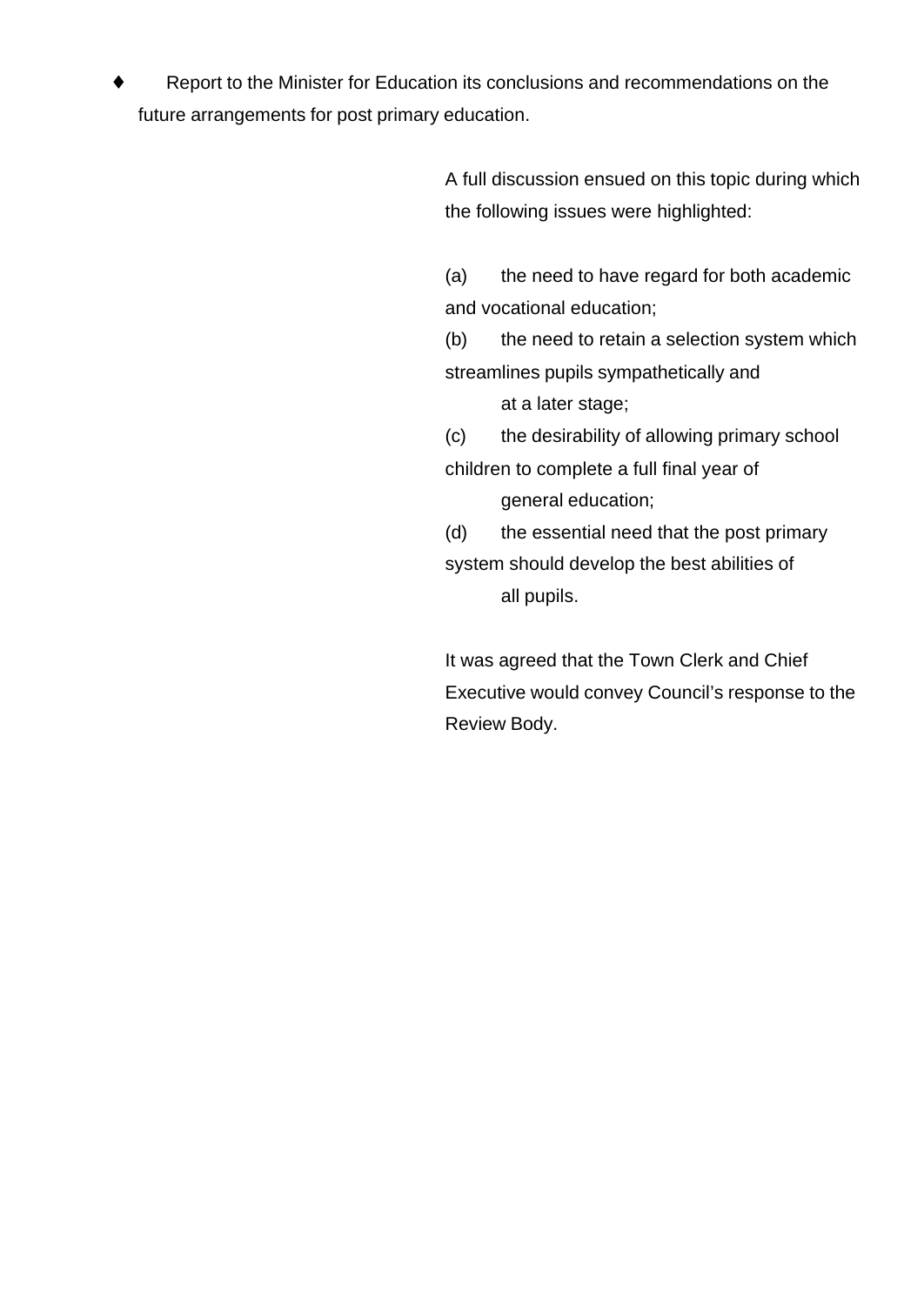## **NORTH WEST '200' SUB-COMMITTEE**

# **22nd November, 2000**.

| Present:                                                                            | Councillor R. A. McPherson in the Chair                                                                                                                                                                                        |                          |
|-------------------------------------------------------------------------------------|--------------------------------------------------------------------------------------------------------------------------------------------------------------------------------------------------------------------------------|--------------------------|
|                                                                                     | The Mayor, Councillor E. A. Johnston (Mrs.)                                                                                                                                                                                    |                          |
|                                                                                     | The Deputy Mayor, Councillor B. E. Dempsey (Mrs.)                                                                                                                                                                              |                          |
|                                                                                     | <b>Aldermen</b>                                                                                                                                                                                                                |                          |
|                                                                                     | C. S. Alexander (Ms.)                                                                                                                                                                                                          | P. E. A. Armitage (Mrs.) |
|                                                                                     | <b>Councillors</b>                                                                                                                                                                                                             |                          |
|                                                                                     | O. M. Church (Mrs.)<br>N. F. Hillis                                                                                                                                                                                            | R. D. Stewart            |
| Also in                                                                             | Attendance: Councillor E. T. Black (Mrs.)                                                                                                                                                                                      |                          |
| Represent-<br>atives from<br><b>Coleraine</b><br>and District<br><b>Motor Club:</b> | Mr. B. Nutt, Mr. S. Buick, Mr. E. Johnston and Mr. M. White                                                                                                                                                                    |                          |
| <b>Represent-</b><br>atives from<br><u>R.U.C.:</u>                                  | Inspector J. Kinkead, Sergeants I. Archibald and K. Lyttle                                                                                                                                                                     |                          |
| <b>Officers in</b><br>Attendance:                                                   | Director of Environmental Health, Director of Technical<br>Services, Director of Leisure Services, Tourism and<br>Marketing Officer, Services Manager, Principal Administrative<br><b>Officer and Administrative Assistant</b> |                          |
| <b>WELCOME</b>                                                                      |                                                                                                                                                                                                                                |                          |

The Chairman welcomed everyone, especially visitors, to the meeting.

## **2.0 REVIEW OF NORTH WEST '200' - 2000**

 $1.0$ 

The Director of Environmental Health reported that the 2000 North West '200' had been very successful including the operation of the official camp site.

The accounts for the camp site were circulated to each member for information.

Members congratulated the Club on their donation of £1,500 to Children's Hospice.

The Chairman paid tribute to Mr. B. Nutt and thanked him for all the tremendous work he had done for the event.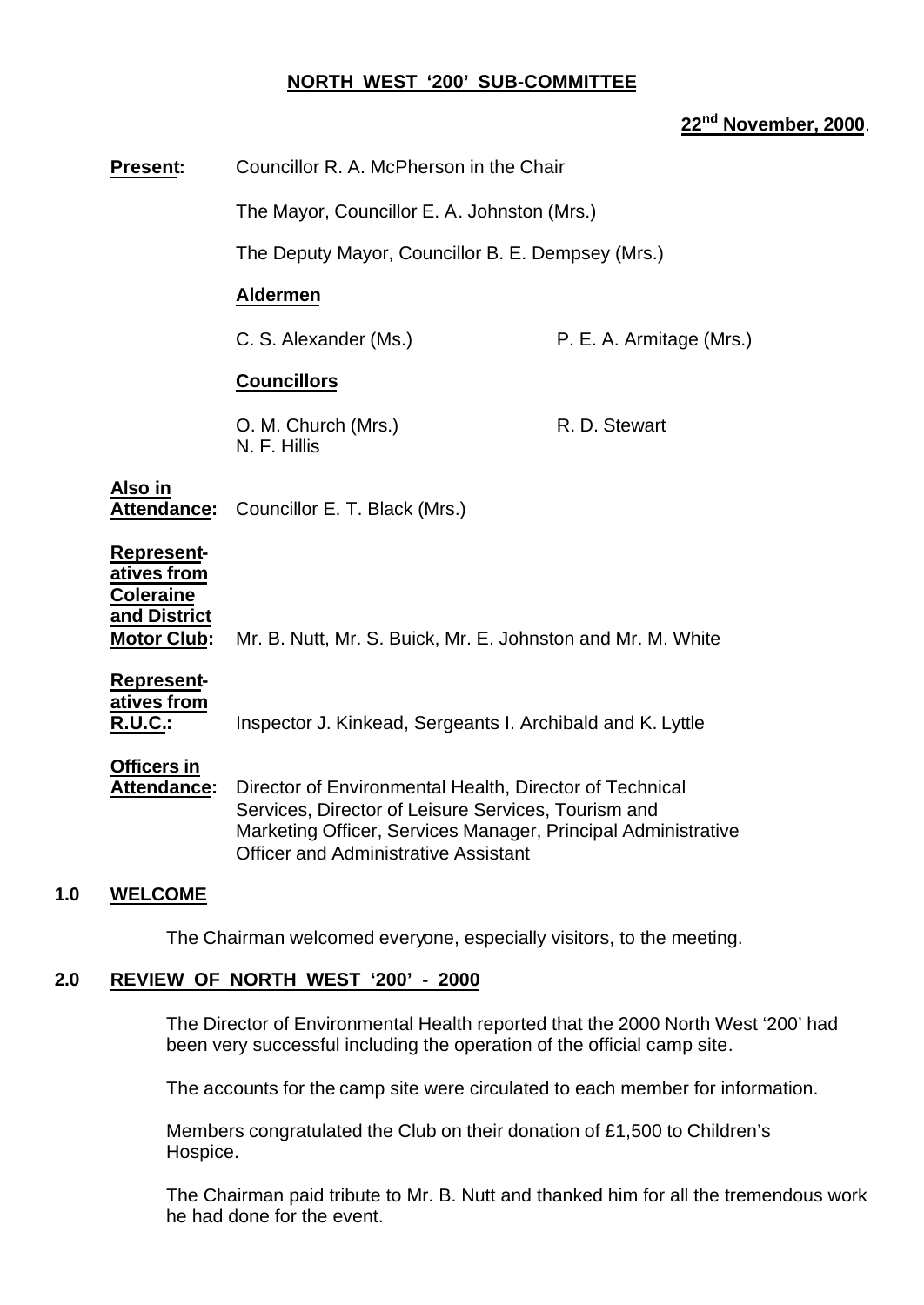#### Mr. B. Nutt thanked all the officers for their help over the past years. **3.0 PLANNING FOR 2001 EVENT**

It was noted that race day would be Saturday,  $19<sup>th</sup>$  May, 2001.

It was agreed that consideration would be given to the following matters as outlined in the Director of Environmental Health's report:

- 3.1 Camp Site
	- (a) It was recommended that Council fund £3,500 rental for the camp site for 2001;
	- (b) Extra toilets would be provided;
	- (c) Possibility of carryouts (cans) being available for sale to be investigated;
	- (d) Islandtasserty Road being made one way during the duration of the camp site to be investigated.

## 3.2 Official Car Parks

- (a) Official car parks to be better signed and charges published;
- (b) Operators to be given fuller instructions as to their responsibilities.

## 3.3 White Rocks and Blackrock Road

- (a) Measures to be taken to prevent camping.
- 3.4 Trading

The Director of Environmental Health is to investigate the possibility of intro-ducing zoning for trading.

## 3.5 Grass Areas

Consideration to be given to glass/bottle wombling during race day.

3.6 Off Licences

Off Licences to be requested to sell only cans.

## 3.7 Operational Centre

Dunluce Centre to be used as contact point for Council officers during race day.

## 3.8 Council Lands

Lands at Ballyreagh Road, adjacent to McLaughlin's Bar, to be used as quiet camping site if required.

3.9 Family Camp Site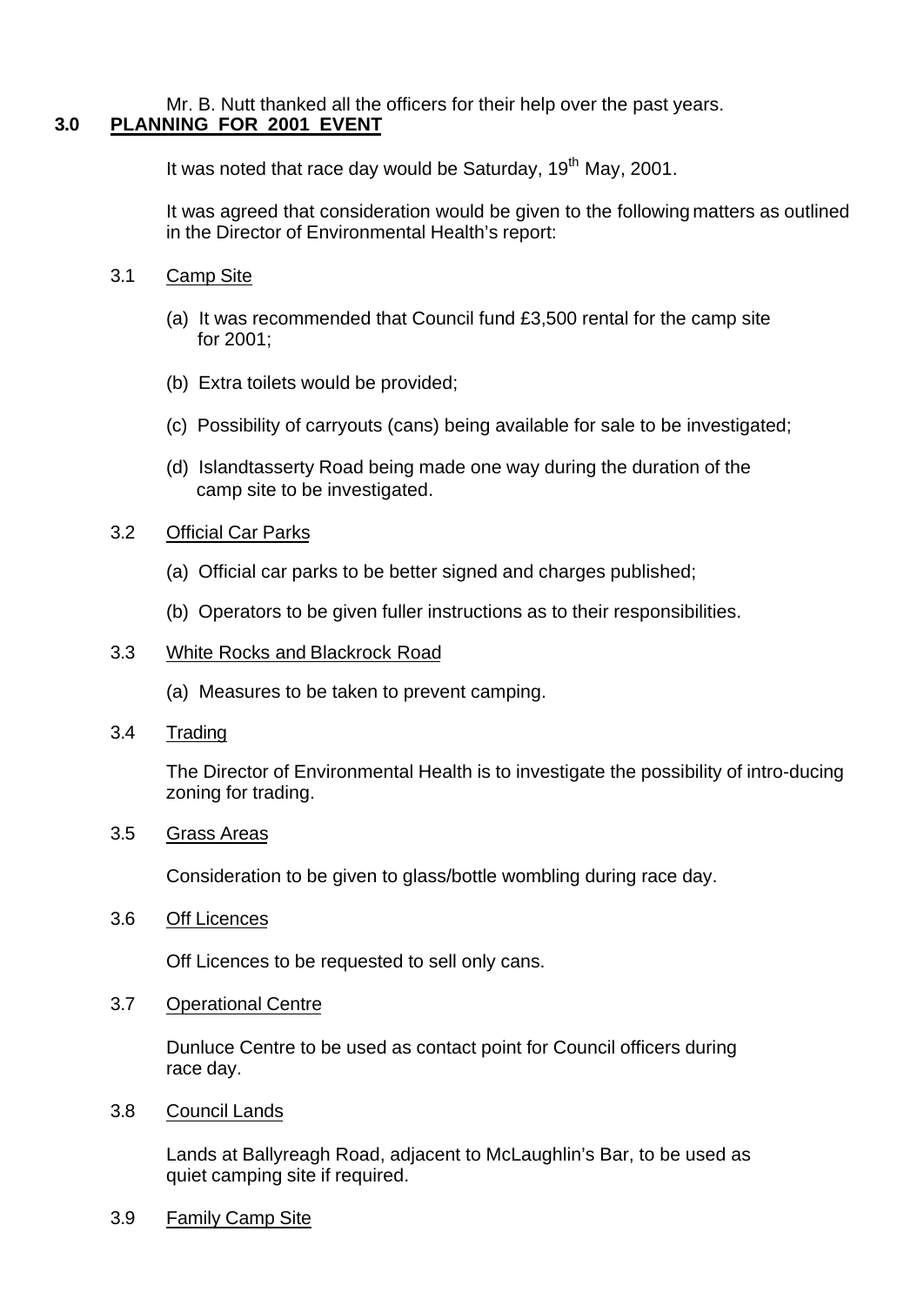Councillor Stewart to investigate possibility of farm land at Portrush being used for family camp site.

## 3.10 Land at Juniper Hill

It was agreed that no camping would be permitted in the field adjacent to Juniper Hill Caravan Site – the land to be used for car parking only.

## 3.11 Prevention of Unauthorised Camping

A similar operation to last years to be mounted to prevent camping on Council's lands in the Portrush area.

## **4.0 CIVIC HEADQUARTERS**

Mr. B. Nutt congratulated Council on the new civic headquarters.

Members thanked Mr. Nutt for his kind words. The Tourism and Marketing Officer offered to give visitors a tour of the building.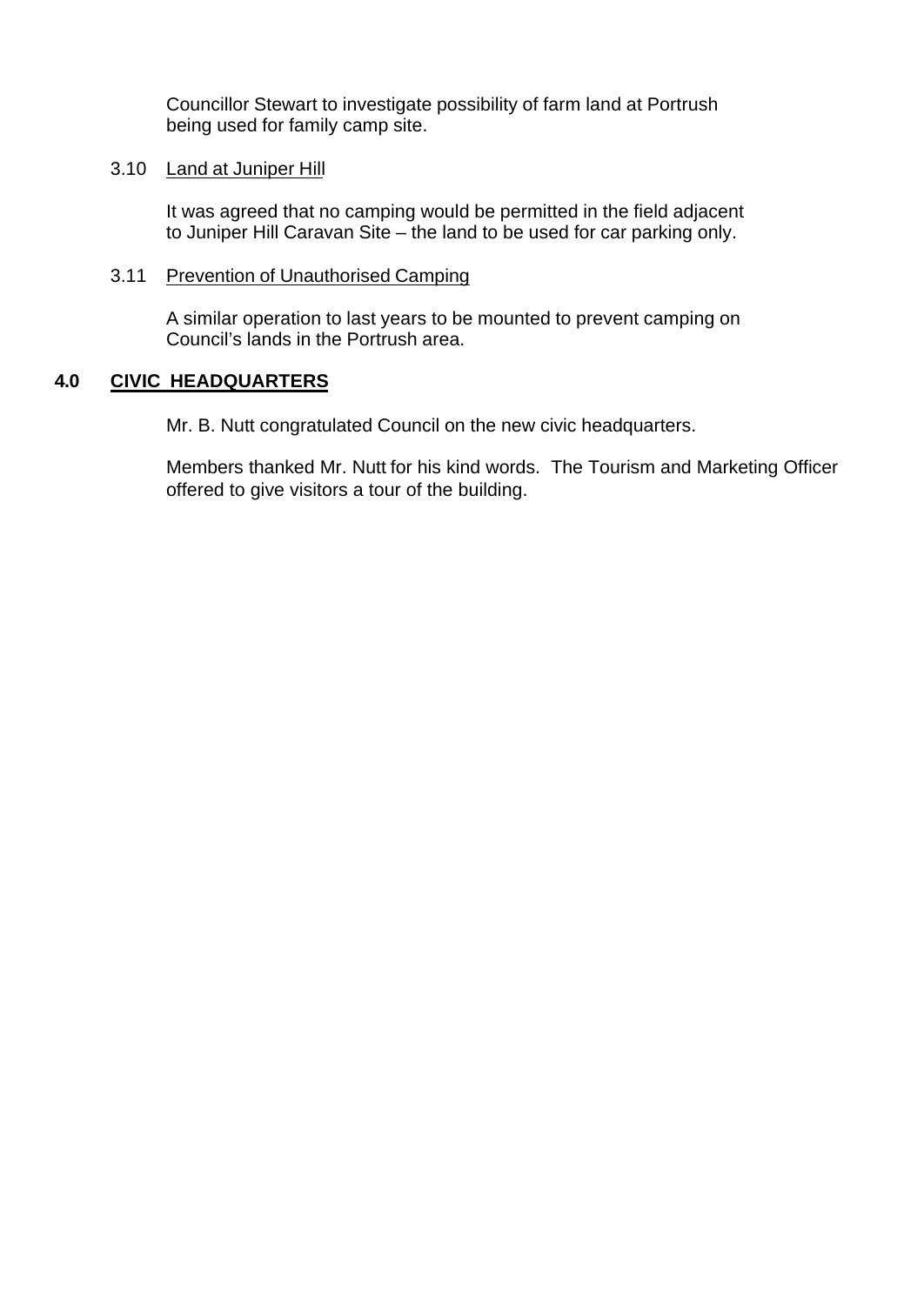## **LEISURE AND ENVIRONMENT COMMITTEE**

# **5 th December, 2000.**

**Present:** Councillor E. O'Hara, in the Chair

The Mayor, Councillor E. A. Johnston (Mrs.) (Items  $1.0 - 4.0$ )

The Deputy Mayor, Councillor B. E. Dempsey (Mrs.) (Items 1.0 – 5.0)

#### **Aldermen**

| C. S. Alexander (Ms.)    | W. H. King    |
|--------------------------|---------------|
| P. E. A. Armitage (Mrs.) | W. J. McClure |
| (Items $1.0 - 2.0$ )     | W. J. Watt    |

## **Councillors**

- D. D. Barbour N. F. Hillis  $($ ltems  $1.0 - 4.0)$  (Items  $1.0 - 6.0)$ E. T. Black (Mrs.) D. McClarty  $($ ltems  $1.0 - 5.5)$   $($ ltems  $1.0 - 2.0)$ R. S. Bolton G. L. McLaughlin J. M. Bradley (Items 2.0 – 12.0)  $($ ltems  $2.0 - 12.0)$  R. A. McPherson O. M. Church (Mrs.) W. Mathews W. T. Creelman  $($ Items  $1.0 - 6.2)$ J. J. Dallat E. M. Mullan  $($ ltems  $1.0 - 6.0)$   $($ ltems  $2.0 - 12.0)$
- R. D. Stewart

**Officers in**

Attendance: Town Clerk and Chief Executive (Items 1.0 – 2.0), Director of Leisure Services, Director of Environmental Health, Director of Technical Services, Senior

> Technical Officer (Items 2.0 – 12.0), Principal Building Control Officer (Items 3.0 – 7.4), Principal Administrative Officer and Administrative Assistant

## **1.0 WELCOME**

The Chairman welcomed members to the first meeting of the Leisure and

Environment Committee in the new civic offices.

# **2.0 NORTHERN IRELAND ELECTRICITY**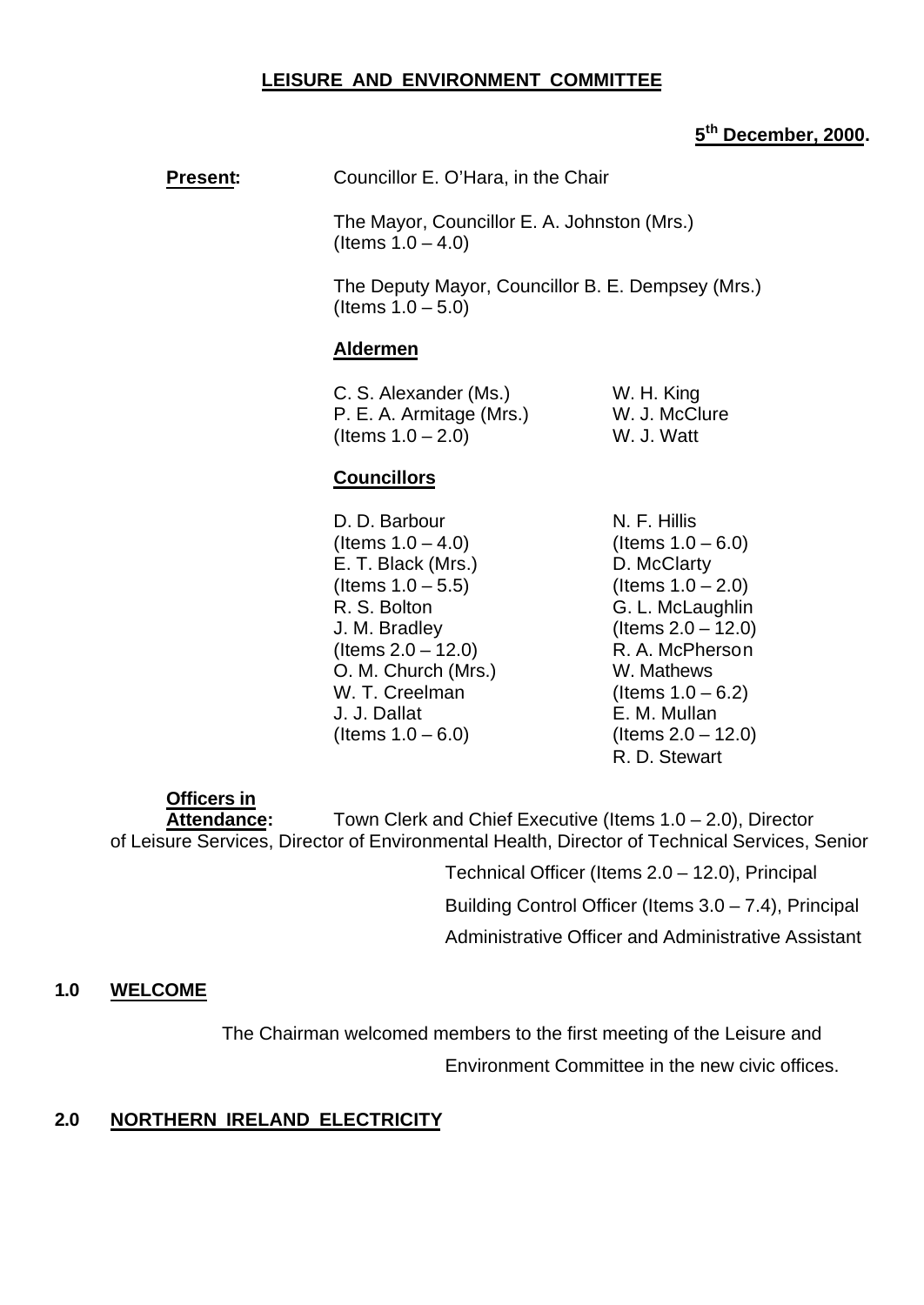The Chairman welcomed Mr. Craig Serplus, Northern Ireland Electricity's local Customer

Service Centre Manager, who was in attendance to

address Committee.

Mr. Serplus outlined Northern Ireland Electricity's network investment in the Borough and elaborated on the company's severe weather preparations and additional services.

Discussion ensued on this topic during which Mr. Serplus answered members' questions. The Chairman thanked Mr. Serplus for his interesting and informative presentation after

which he withdrew.

# **3.0 PORTRUSH TOWN HALL**

The Chairman welcomed Mr. Marcus Patton from Hearth (Revolving Fund) who was in attendance to address Committee regarding the procedure involved in Hearth undertaking the restoration of Portrush Town Hall on behalf of Council.

Mr. Patton elaborated on the work carried out by The Hearth Revolving Fund in building restoration and the advantages in having such work carried out by a building presentation trust not least affecting access to funding.

Mr. Patton advised that Hearth would require a long lease, up to fifty years, on Portrush Town Hall following which time the building would revert back to Council.

A full discussion ensued on this topic during which Mr. Patton answered members' questions.

It was proposed by Alderman Watt, seconded by Councillor McClarty and recommended:

That Council proceed with the restoration of Portrush Town Hall using the services of The Hearth Revolving Fund.

The Chairman thanked Mr. Patton for attending after which he withdrew.

# **4.0 LANDS AT RUGBY AVENUE, COLERAINE**

The Chairman declared an interest in this item and vacated the Chamber whilst it was

discussed. The Vice-Chairman took the Chair.

The Director of Leisure Services advised that following the Special Meeting of Committee on 30<sup>th</sup> October, 2000 at which the preliminary request from the Rugby Club regarding use of a portion of Council's land at Rugby Avenue, Coleraine had been considered - legal advice had been sought.

A letter from Council's solicitors, Macaulay Wray, was subsequently read to Committee. Their advice was that firstly Council had to formally decide whether this portion of land was surplus to requirements. If this was the case Council had two options to consider, viz:

(a) Invite proposals for recreational purposes of the land; or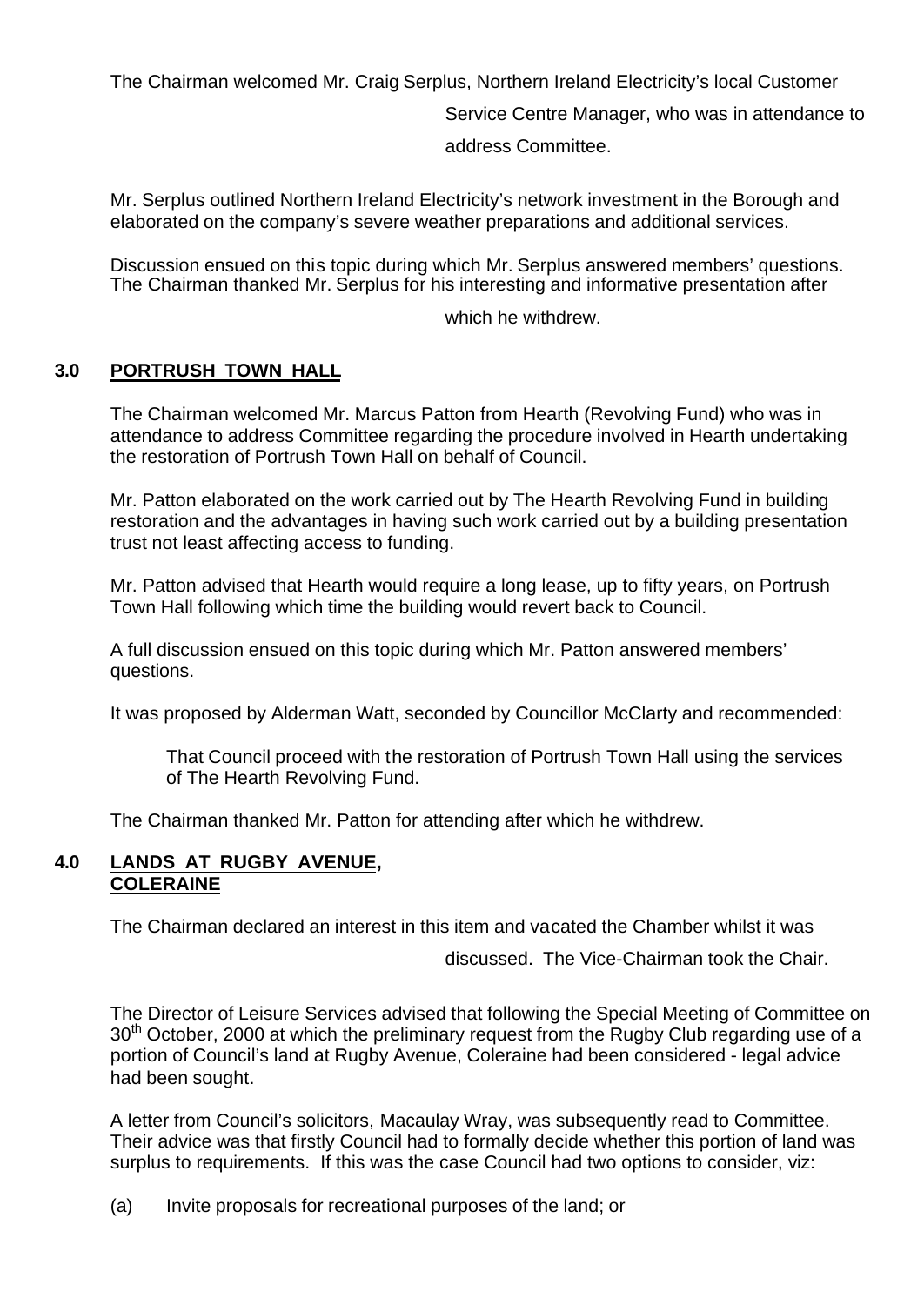(b) Place the land for sale on the open market.

A full discussion ensued on this topic during which the Director of Leisure Services answered members' questions.

It was proposed by Councillor Mathews and seconded by Alderman Watt:

That Council declare the 3.06 acres of land at Rugby Avenue, Coleraine surplus to Council's requirements.

As an amendment it was proposed by Councillor Mullan and seconded by Alderman Dallat:

That the Leisure Services Department prepare a report for Committee on possible community usage of the 3.06 acre site.

On being put to the meeting, the amendment was lost by seven votes to four.

The proposal was subsequently put to the meeting and was carried by twelve votes to four.

Committee's recommendation to formally declare this site surplus to Council's requirements would be reported to the Policy and Development Committee for consideration.

# **5.0 LEISURE SERVICES REPORT**

The Report of the Director of Leisure Services was considered (previously supplied).

Matters arising:

| 5.1 | <b>Ballyrashane Reservoir</b>                                   | Consideration was given to two tenders, as<br>detailed in the report, for the lease of the facilities<br>at Ballyrashane Reservoir from Mr. D. Doherty and<br>Riverview Angling Club (Secretary Mr. B. Magee). |
|-----|-----------------------------------------------------------------|----------------------------------------------------------------------------------------------------------------------------------------------------------------------------------------------------------------|
|     |                                                                 | Following discussion it was recommended that<br>Council accept the tender from Riverview Angling<br>Club at a rental of £200 per annum.                                                                        |
| 5.2 | <b>Cyclepath - Shell Hill</b><br><b>Bridge - Coleraine</b>      | Roads Service sought to acquire 472m <sup>2</sup> of Council<br>land between Atlantic Road and Coleraine<br>Cemetery Car Park for the purposes of providing<br>a footpath and cycle route.                     |
|     |                                                                 | Recommended:                                                                                                                                                                                                   |
|     |                                                                 | That Council agree to release this land to<br>Roads Service at a cost of £1,200 as<br>assessed by the Valuation and Lands<br>Agency.                                                                           |
| 5.3 | Coleraine Leisure Centre -<br><b>Christmas/New Year Opening</b> | Council is recommended to agree to Christmas/<br>New Year opening hours at Coleraine Leisure<br>Centre as detailed in the report.                                                                              |
| 5.4 | <b>Recreation Provision in Forest</b>                           | Consideration was given to a letter (previously                                                                                                                                                                |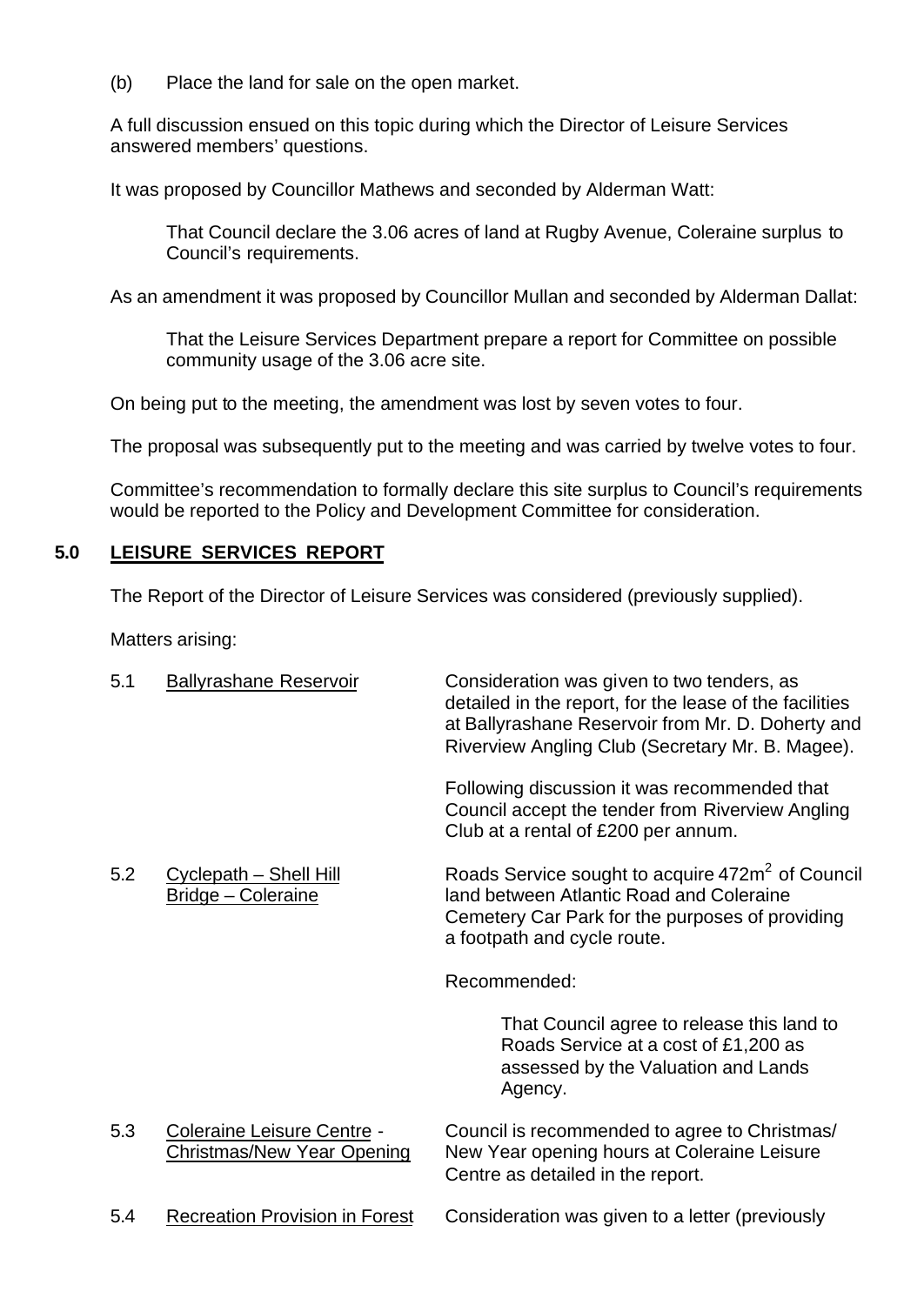Areas supplied) from Judith Annett – Countryside Consultancy regarding a review of recreation provision in forest areas on behalf of the Forest Service.

Council's views on this topic were sought.

Discussion ensued on present/possible use of forests in the Borough (information detailed in the report).

It was recommended that the Director of Leisure Services convey members' comments on possible enhancement of such recreational use of forests.

5.5 Kilrea Sports Hall Six tenders had been received for construction of Kilrea Sports Hall viz:

| McCloskey & O'Kane Building Co. Ltd. | £416,400.00 |
|--------------------------------------|-------------|
| O'Neill & Brady                      | £423,450.00 |
| Martin & Hamilton Ltd.               | £434,833.79 |
| T. & A. Kernoghan                    | £445,000.00 |
| <b>JPM Contracts</b>                 | £457,000.00 |
| J Kennedy & Co. Ltd.                 | £491,012.00 |

The Bill of Quantities for the lowest tender was called for examination and it showed a net underprice of £2,439.60. The contractor confirms that he will stand by the tender figure.

The estimated cost of this scheme in February 1999 was £350,000.

## Possible Savings

Meetings have been held with the Architects and the Quantity Surveyor with a view to reducing the cost of the scheme. List of possible savings of approximately £44,000 on the tender price was circulated.

Following a full discussion it was agreed that Council accept the lowest tender from McCloskey & O'Kane Building Co. Ltd. subject to agreement on savings of approximately £22,000 on the tender price.

5.6 Waterworld – Bowling It was agreed that the report on the tenders for the Provision bowling facility at Waterworld be considered at the December meeting of Council.

## **6.0 ENVIRONMENTAL HEALTH REPORT**

The Report of the Director of Environmental Health was considered (previously supplied).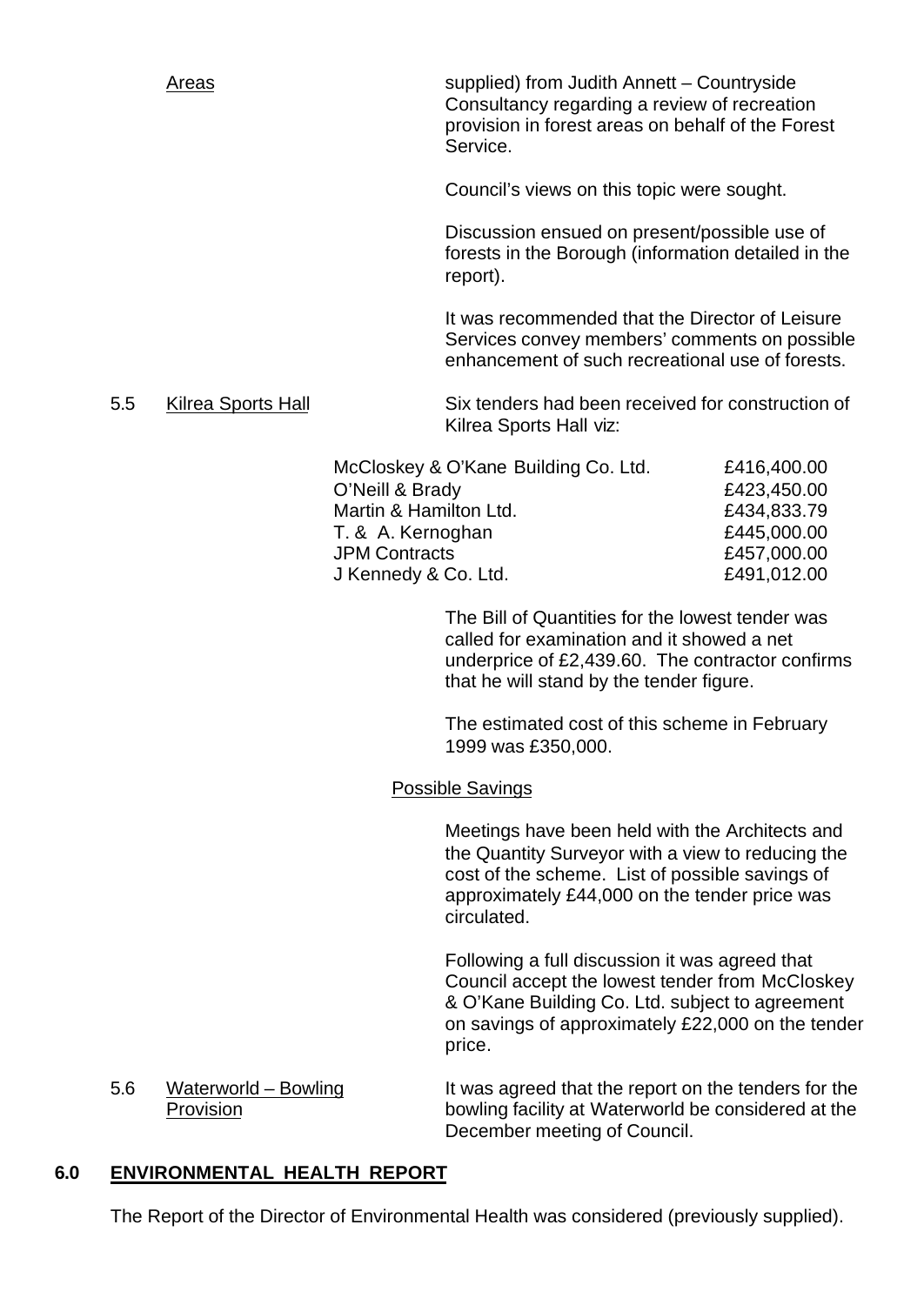Matters arising:

| 6.1 | Bye-laws - Dogs on<br><b>Beaches</b> | Consideration was given to the finalised<br>bye-laws (previously supplied) prohibiting dogs<br>from specified beach areas along the Borough<br>coastline.                                         |
|-----|--------------------------------------|---------------------------------------------------------------------------------------------------------------------------------------------------------------------------------------------------|
|     |                                      | It was agreed that the description of the small<br>beach area at Portballintrae be amended to include<br>reference to the Salmon Rock.                                                            |
|     |                                      | Council is recommended to approve the initiation of<br>the formal approval procedure, as detailed in the<br>report, under Article 91 of the Local Government<br>(N.I.) Act 1972.                  |
| 6.2 | <b>Air Quality</b>                   | Consideration was given to information, as detailed<br>in the report, on the results of stage one of the air<br>quality review.                                                                   |
|     |                                      | It was recommended to await clarification of the<br>availability of grant aid from the Department of the<br>Environment before conducting a second stage<br>review of air quality in the Borough. |

# **7.0 TECHNICAL SERVICES REPORT**

The Report of the Director of Technical Services was considered (previously supplied).

Matters arising:

| 7.1 | Craigahulliar Landfill Site - |
|-----|-------------------------------|
|     | <b>Phase 2 Development</b>    |

Consideration was given to ten applications, as detailed in the report, for inclusion on a select list to tender for Phase 2 Development of Craigahulliar Landfill Site.

The applications had been assessed by Council's consultants, Kirk McClure Morton, and they had recommended that the five category one applicants be invited to tender for this contract viz:

- 1. White Mountain Quarries
- 2. Gibson (Banbridge) Ltd.
- 3. TAL Ltd.
- 4. Eamey Contracts Ltd.
- 5. F.P. McCann Ltd.

Following a full discussion it was proposed by Alderman Watt and seconded by Alderman King that the following three additional firms from the original ten applications be added to the list of those to be invited to tender for this contract viz: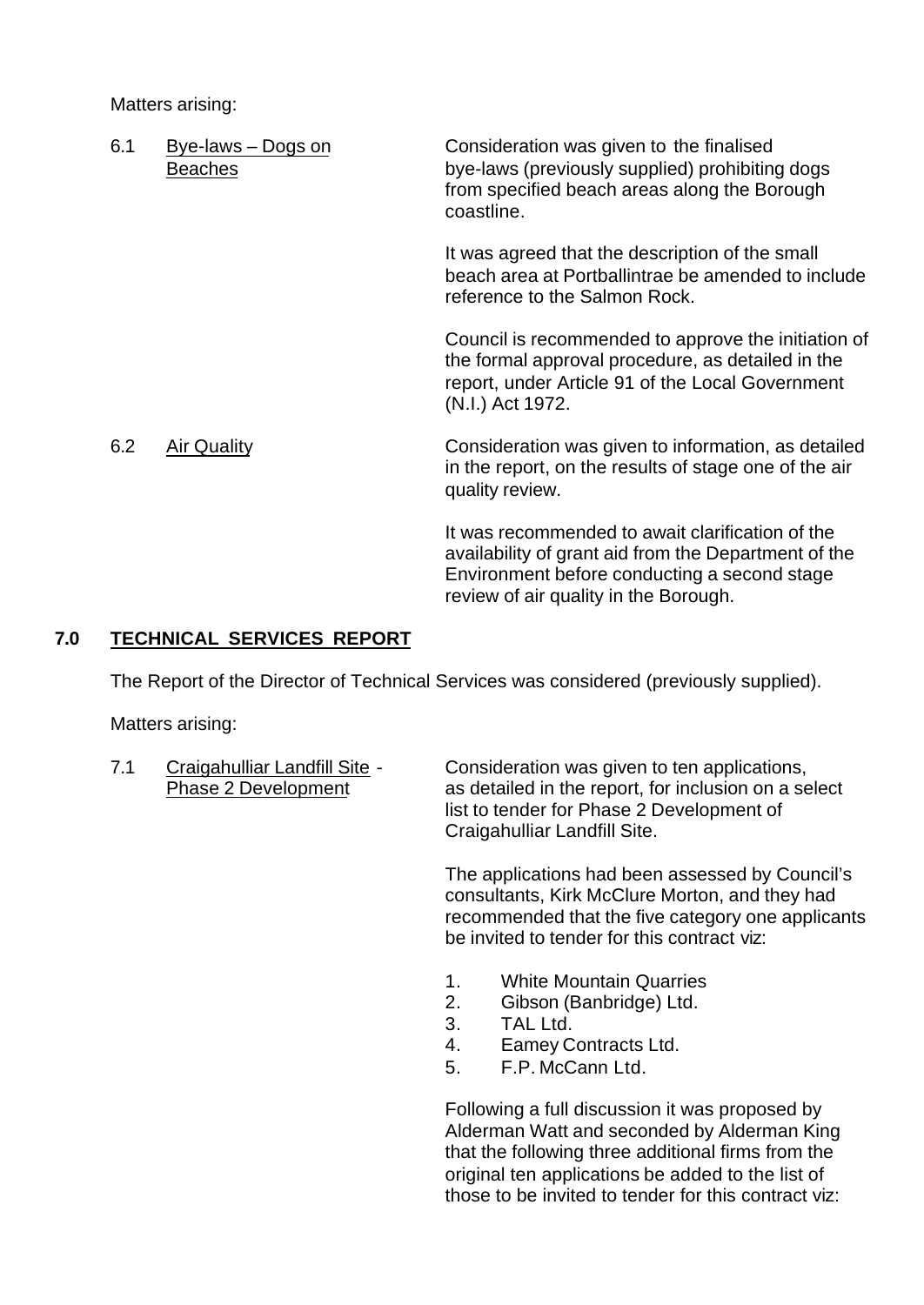- 1. Crawford Contracts Ltd.
- 2. R. J. Maxwell & Son Ltd.
- 3. B. Mullan & Sons

As an amendment it was proposed by Councillor Stewart and seconded by Alderman Ms. Alexander:

> That Council accept Kirk McClure Morton's proposal that the five Category 1 Applicants be invited to tender for the contract.

On a request for a recorded vote the amendment was put to the meeting and the members voted thus:

- **For:** Alderman Ms. Alexander Councillors Bradley, Mrs. Church, O'Hara and Stewart (5)
- **Against:** Aldermen King, McClure and Watt Councillors Bolton, Creelman, McLaughlin and McPherson (7)

**Abstained:** Councillor Mullan (1)

The amendment was, therefore, lost by seven votes to five.

The proposal was subsequently put to the meeting and the members voted thus:

- **For:** Aldermen King, McClure and Watt Councillors Bolton, Mrs. Church, Creelman, McLaughlin and McPherson (8)
- **Against:** Alderman Ms. Alexander Councillors Bradley, O'Hara and Stewart (4)

The proposal was, therefore, carried by eight votes to four.

The Director of Technical Services would advise Kirk McClure Morton of Committee's recommendation that three additional firms be invited to tender for the contract and report back to the December meeting of Council.

7.2 Building Control

7.2.1 Approvals **Approval had been given for forty-five applications.** 

7.3 North West Regional Waste The Director of Technical Services updated Management Strategy Group members as to the current position of this project.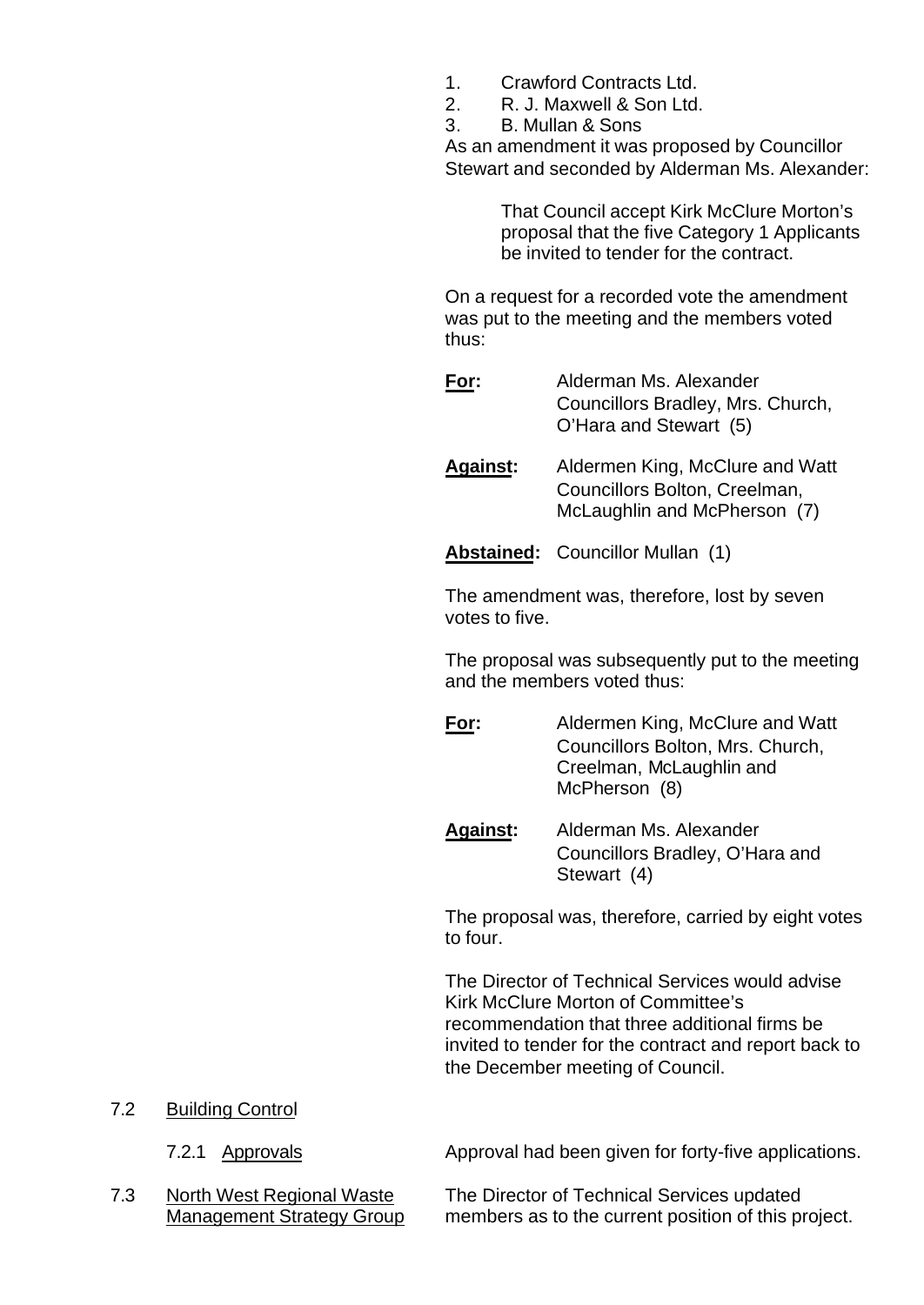Committee noted that it was proposed that an intensive consultation process be undertaken on a three phased basis viz:

- (i) An information booklet be distributed in all member Council areas with relevant costs of all waste management options;
- (ii) An independent survey be carried out throughout the entire area;
- (iii) Public conferences/meetings in all Council areas.

## 7.4 For Information The Director of Technical Services provided information in his report on the following:

- (a) Kilrea Amenity Area;
- (b) Portballintrae Toilet Block.

## **8.0 SALE OF OFFICE FURNITURE**

Information regarding the forthcoming sale of office furniture at the former Cloonavin Offices was circulated to each member.

## **9.0 DUNLUCE CENTRE - SUB-COMMITTEE**

The report on the meeting of the Dunluce Centre Sub-Committee (circulated) was considered and the contents noted.

## **10.0 CAFÉ - COLERAINE LEISURE CENTRE**

Reference was made to the closing times of the café at Coleraine Leisure Centre.

The Director of Leisure Services reported that the café generally closed at 8.00 p.m. each evening.

## **11.0 FLY-POSTING**

Reference was made to recent incidents of fly-posting in the Borough.

The Director of Technical Services was aware of the situation and would be speaking with those responsible.

# **12.0 RE-CYCLING FACILITY - CAUSEWAY STREET, PORTRUSH**

Reference was made to recent complaints regarding the frequency of collection of material from the re-cycling facility at Causeway Street, Portrush.

The Director of Technical Services would speak with the collection company with a view to increasing the frequency of collections.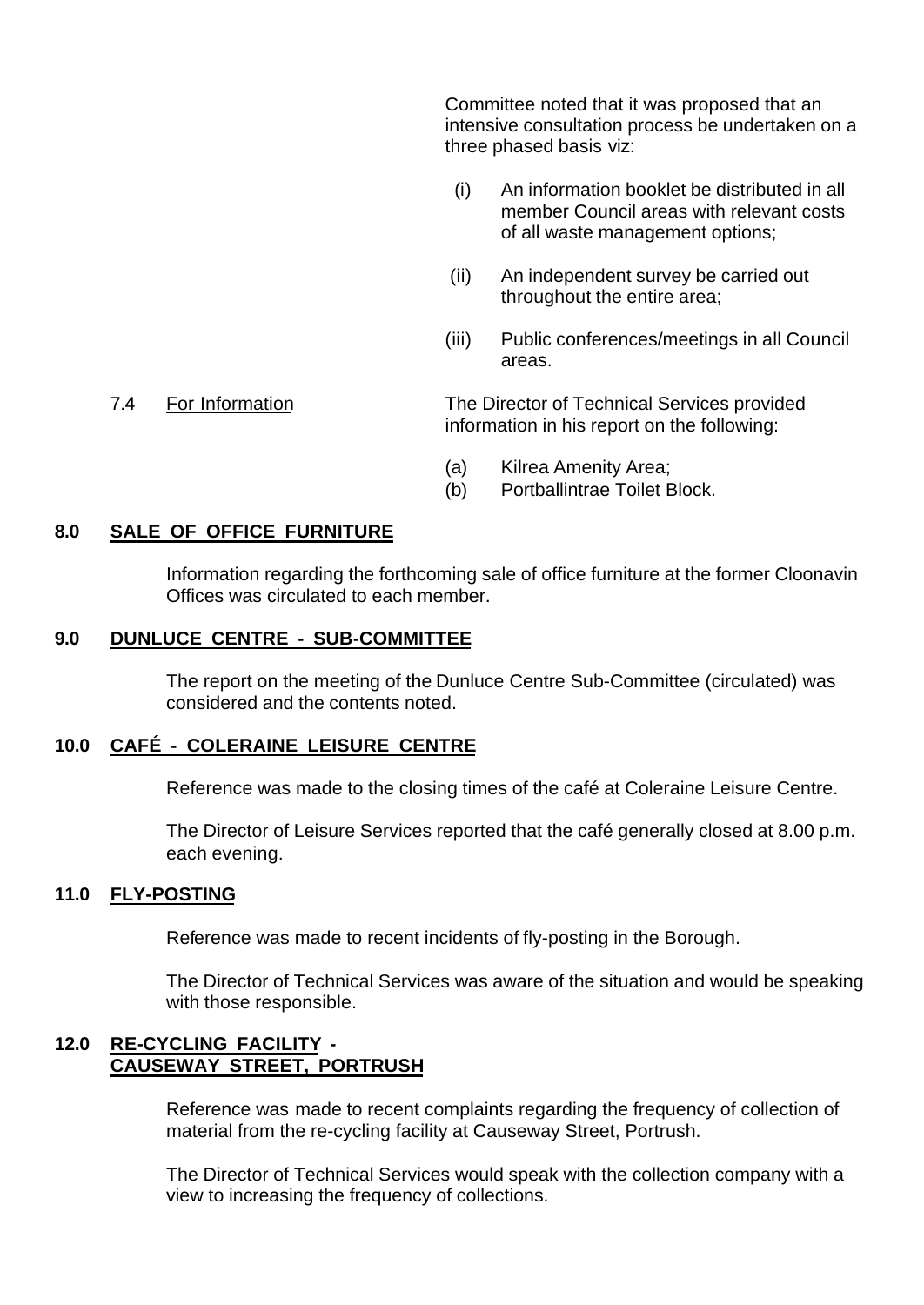# **PLANNING COMMITTEE**

# **12th December, 2000.**

**Present:** Councillor G. L. McLaughlin in the Chair

The Mayor, Councillor E. A. Johnston (Mrs.)  $($  ltems  $1.0 - 2.14)$ 

The Deputy Mayor, Councillor B. E. Dempsey (Mrs.) (Items 1.0 – 2.22)

## **Aldermen**

| C. S. Alexander (Ms)     | W. H. King    |
|--------------------------|---------------|
| P. E. A. Armitage (Mrs.) | W. J. McClure |
| (Items $1.0 - 2.22$ )    | W. J. Watt    |

# **Councillors**

| D. D. Barbour         | N. F. Hillis          |
|-----------------------|-----------------------|
| E. T. Black (Mrs.)    | R. A. McPherson       |
| R. S. Bolton          | W. Mathews            |
| (Items $1.0 - 2.30$ ) | (Items $1.0 - 2.22$ ) |
| J. M. Bradley         | E. O'Hara             |
| O. M. Church (Mrs.)   | (Items $1.0 - 2.22$ ) |
| W. T. Creelman        | R. D. Stewart         |
| J. J. Dallat          | (Items $1.0 - 2.21$ ) |

# **Also in**

| <b>Attendance:</b> | Representatives from the Planning Service - |
|--------------------|---------------------------------------------|
|                    | Mr. G. Scott and Mr. A. Meenagh             |

# **Officers in**

| <b>Attendance:</b> | Senior Environmental Health Officer and |
|--------------------|-----------------------------------------|
|                    | <b>Administrative Assistant</b>         |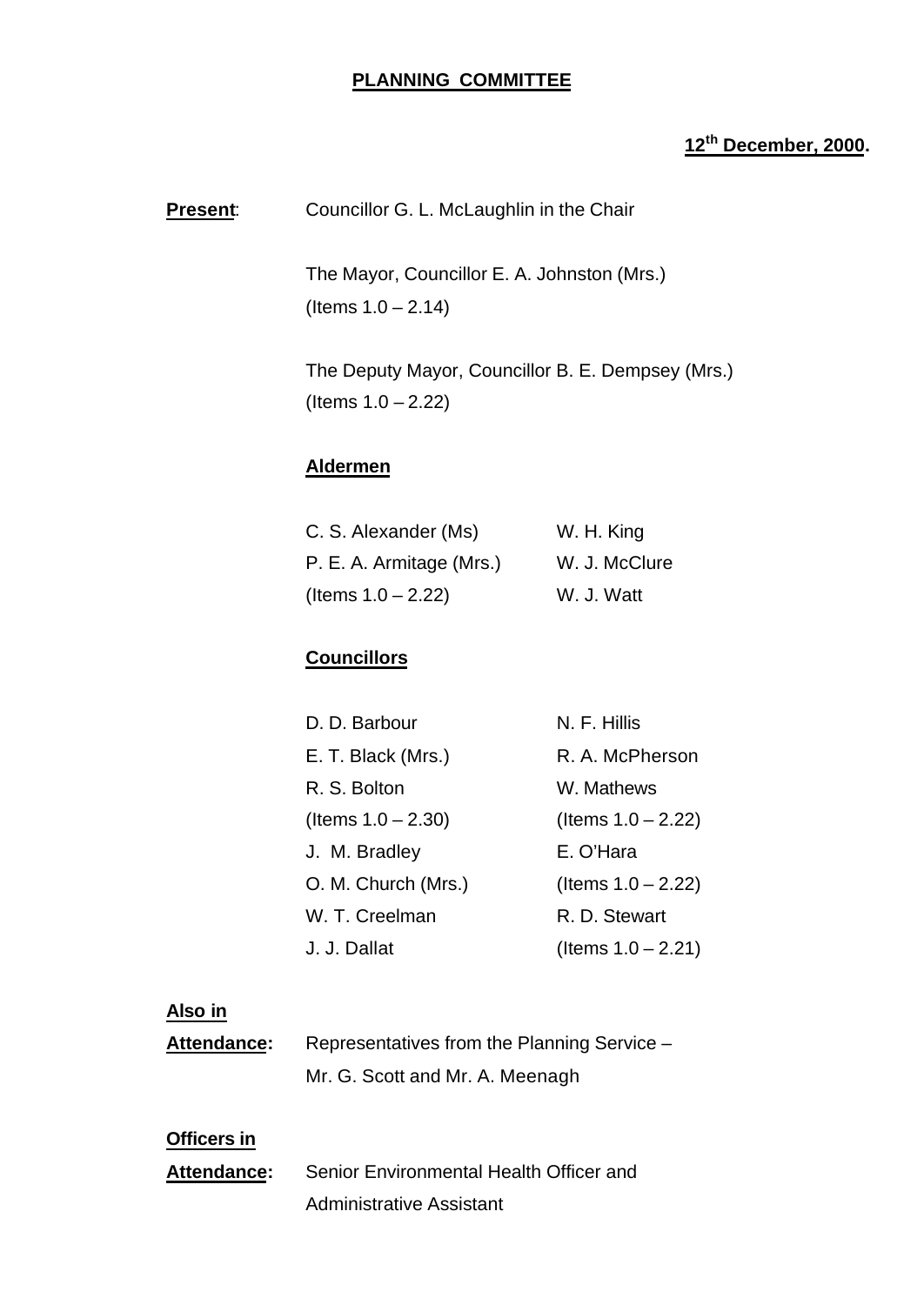**Apologies:** Councillors McClarty and Mullan

# **1.0 WELCOME**

The Chairman welcomed Mr. Andy Meenagh from the Planning Service to his first meeting of Committee and extended best wishes to him in his new post in Coleraine.

# **2.0 PLANNING APPLICATIONS**

A list of eighty-five applications was considered (previously supplied).

# **Applications Deferred from Previous Meeting**

C/2000/0681/O

| 2.1 | <b>Application No. D1</b>               | The opinion of the Planning Service   |  |
|-----|-----------------------------------------|---------------------------------------|--|
|     | C/2000/0263/F                           | was to approve.                       |  |
|     | Erection of 14 no. apartments           |                                       |  |
|     | (three storey) on lands between         | It was agreed that the application be |  |
|     | <b>Blackstone Cottage and 58 Main</b>   | approved.                             |  |
|     | <b>Street (opposite former Swimming</b> |                                       |  |
|     | Pool Complex), Castlerock for           |                                       |  |
|     | <b>Northern Builders</b>                |                                       |  |
|     |                                         |                                       |  |
| 2.2 | <b>Application No. D2</b>               | The opinion of the Planning Service   |  |
|     | C/2000/0664/O                           | was to refuse.                        |  |
|     | Site for dwelling at 68                 |                                       |  |
|     | Drumcroone Road, Coleraine for          | It was proposed by Alderman Watt,     |  |
|     | G. Connor                               | seconded by Councillor Dallat and     |  |
|     |                                         | unanimously agreed:                   |  |
|     |                                         |                                       |  |
|     |                                         | That the application be               |  |
|     |                                         | approved.                             |  |
|     |                                         |                                       |  |
| 2.3 | Application No. D3                      | The opinion of the Planning Service   |  |

was to refuse.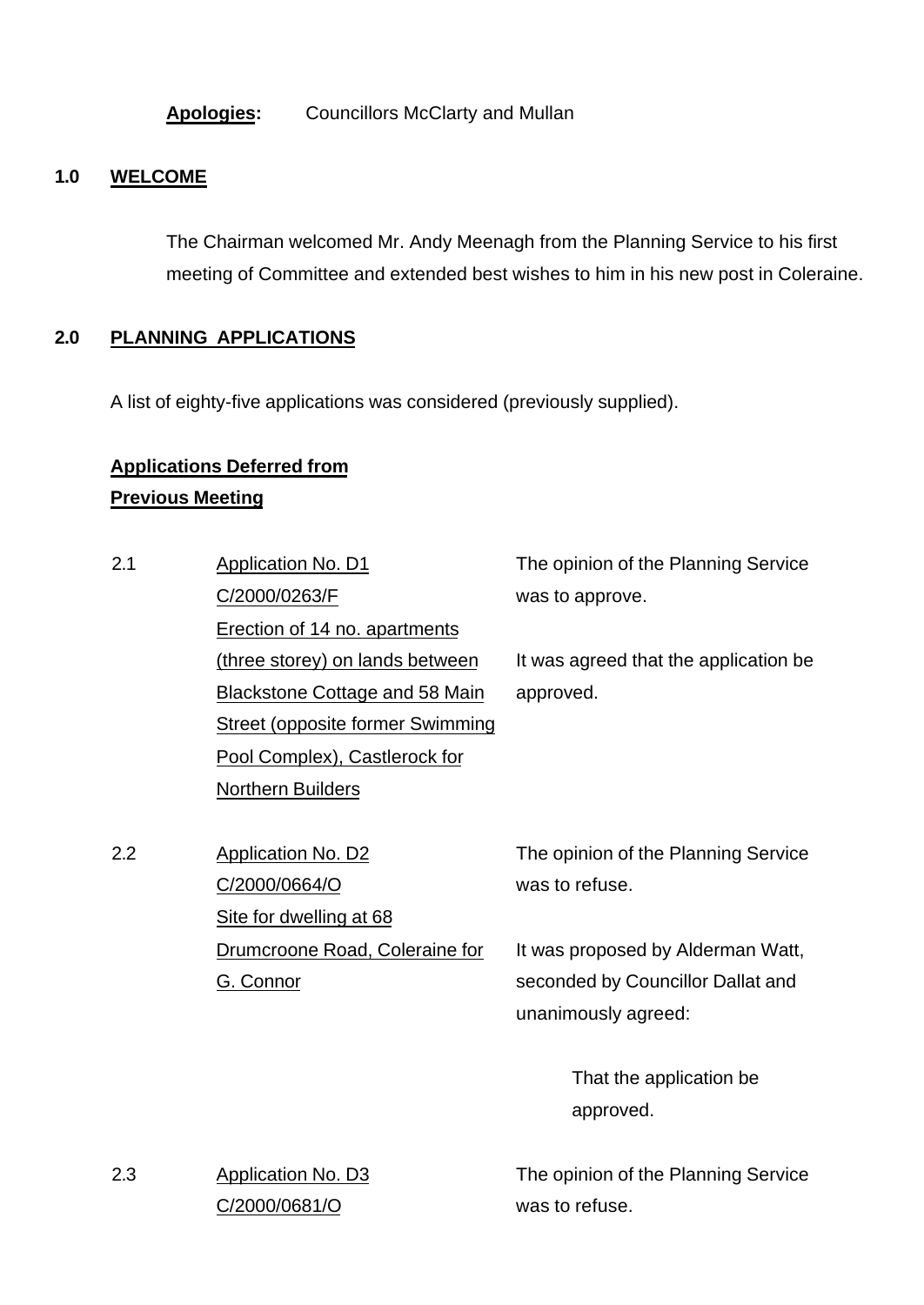Site for dwelling on land west of Bratwell Road, Castlerock for Rev. J. McCaughan

2.4 Application No. D4 C/2000/0707/O Site for replacement dwelling on land adjacent to No. 54 Newmills Road, Coleraine for Mr. E. Irwin

2.5 Application No. D5 C/2000/0721/O Site for dwelling at Ballyhome Road, Bushmills for Mr. S. A. Cochrane

2.6 Application No. D6 C/2000/0724/O Proposed site for dwelling at site at Moneybrannon Road, Aghadowey, Coleraine for Mr. J. Arthur

2.7 Application No. D7 C/2000/0735/F 10 no. apartments, 1 no. shop, 4 no. bedsits (Golf Hotel use), (3 previous individual submissions) and alterations and extensions to Bertha's Bar at 6 Sea Road, Castlerock for Mr. S. Lyle

It was agreed that the application be refused.

The opinion of the Planning Service was to refuse.

The application had now been withdrawn.

The opinion of the Planning Service was to refuse.

It was agreed that the application be refused.

The opinion of the Planning Service was to refuse.

It was agreed that if the application was not withdrawn within one week it would be refused.

The opinion of the Planning Service was to approve.

It was proposed by Alderman Watt and seconded by Councillor Dallat:

> That the application be approved.

On being put to the Meeting the proposal was carried, twelve members voting in favour and two members voting against.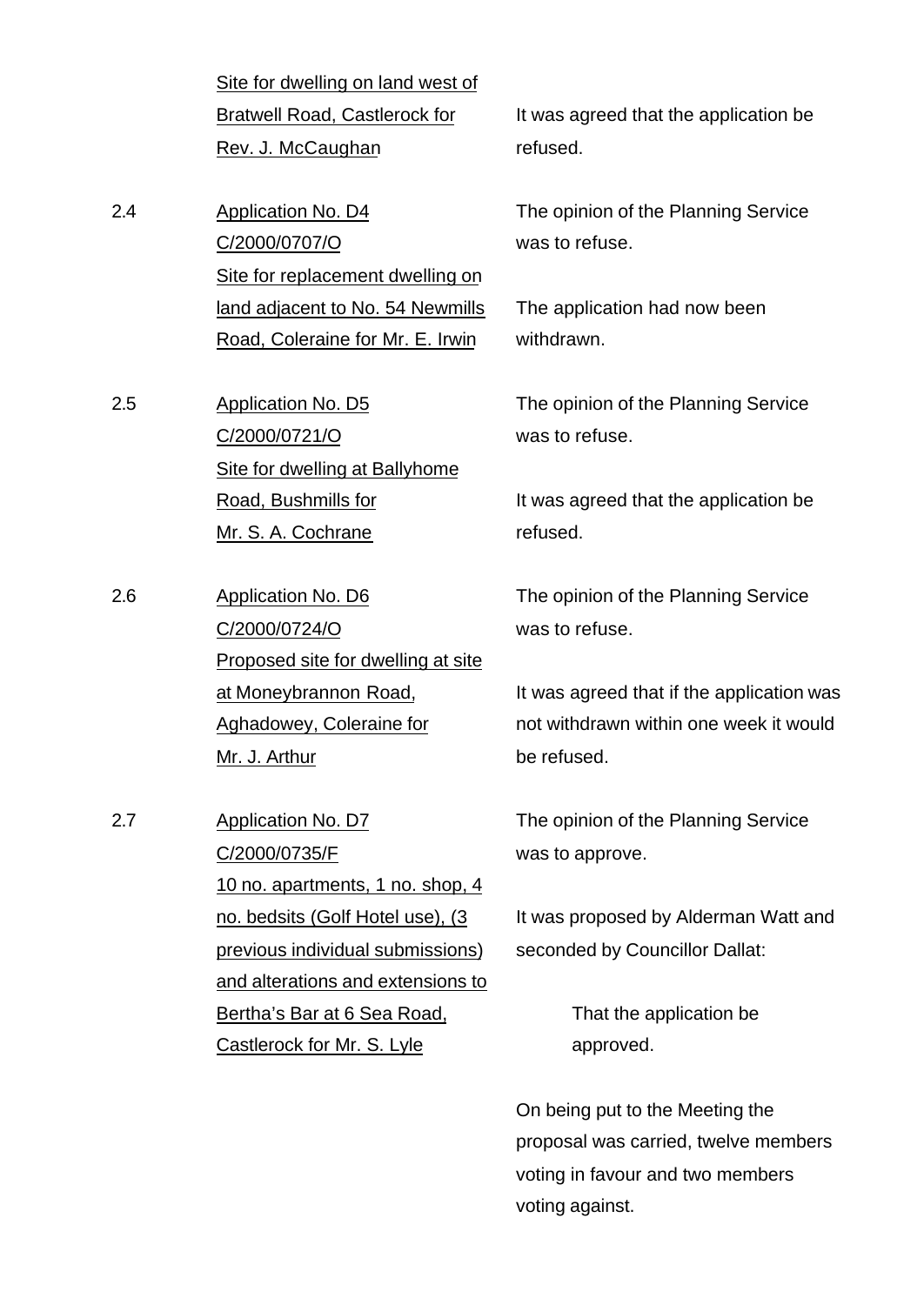| 2.8 | Application No. D8             |
|-----|--------------------------------|
|     | C/2000/0741/O                  |
|     | Site of dwelling and garage at |
|     | Boveedy Road, Boveedy, Kilrea  |
|     | (south of No. 4 Dullaghy Road, |
|     | Boveedy) for Mr. R. Bradley    |
|     |                                |

2.9 Application No. D9 C/2000/0742/O Dwelling and garage opposite No. 65 Mettican Road, Garvagh for Mr. D. Turner

2.10 Application No. D10 C/2000/0744/O Site for dwelling on land adjacent to Ballyhome Primary Schol, Ballyhome Road, Portrush for Mr. A. McAuley

2.11 Application No. D11 C/2000/0766/O Dwelling and garage at Grove Road, Swatragh, Maghera for D. McKeague

The opinion of the Planning Service was to refuse.

It was agreed that if the application was not withdrawn within one week it would be refused.

The opinion of the Planning Service was to approve.

It was agreed that the application be approved.

The opinion of the Planning Service was to refuse.

It was agreed that if the application was not withdrawn within one week it would be refused.

The opinion of the Planning Service was to refuse.

It was proposed by Councillor Dallat and seconded by Councillor Bolton:

> That the application be deferred for one month to facilitate further discussions with the applicant.

2.12 Application No. D12 The opinion of the Planning Service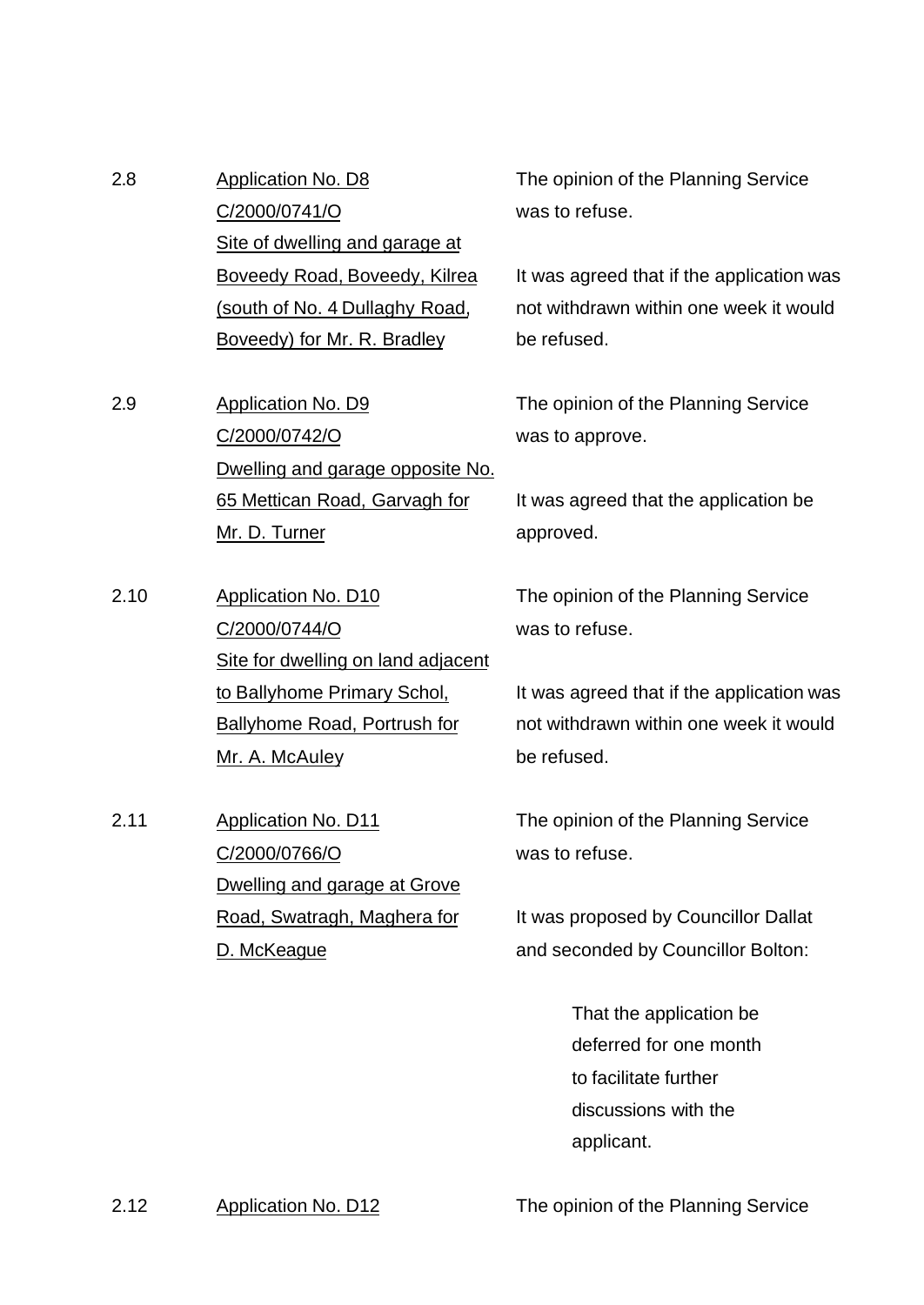| C/2000/0793/F                     | was to refuse.                     |
|-----------------------------------|------------------------------------|
| Erection of 4 no. apartments      |                                    |
| (redevelopment) at 45 Portstewart | It was proposed by Alderman Watt,  |
| Road, Coleraine for A M C         | seconded by Councillor Barbour and |
| <b>Developments</b>               | agreed:                            |
|                                   |                                    |
|                                   | That the application be            |
|                                   | deferred for two weeks             |
|                                   | to facilitate further              |

If agreement could be reached the application would be approved otherwise the application would be refused.

discussions with the

applicant.

The opinion of the Planning Service was to approve.

It was agreed that the application be approved.

**NEW APPLICATIONS**

2.13 Application No. D13

C/2000/0800/F

Provision of 7 no. additional static

caravan sites to existing caravan

park at Bellemont Caravan Park

(adjacent to 10 Islandtasserty

Road, Coleraine for Mr. G. Auld

2.14 Application No. 7 C/2000/0706/O Site for dwelling opposite 58 Ballyrogan Road, Garvagh for Mr. Doherty

2.15 Application No. 8 C/2000/0718/O

The opinion of the Planning Service was to refuse.

It was agreed that the application be deferred for one month to facilitate a Council site visit.

The opinion of the Planning Service was to refuse.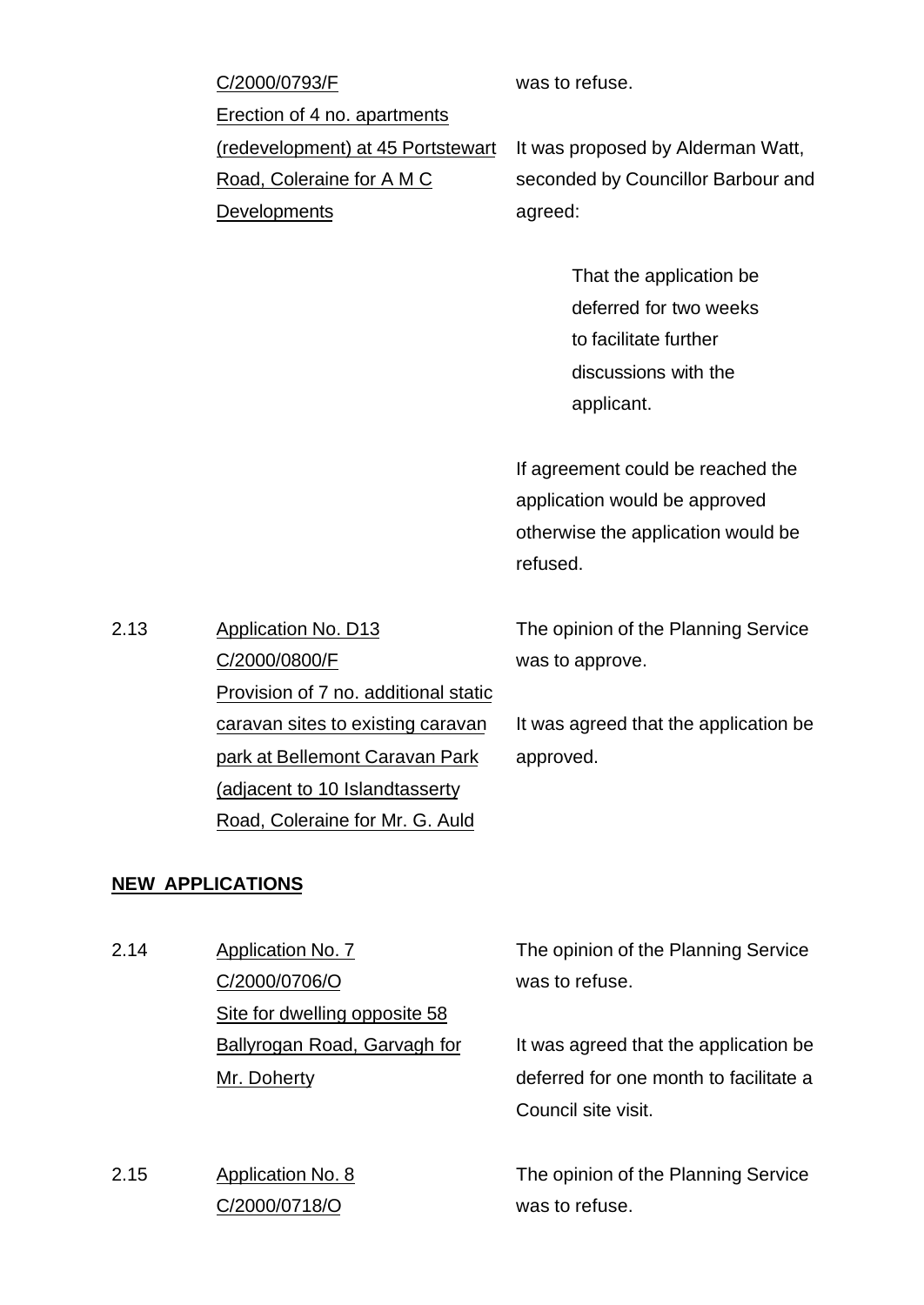Site for bungalow (renewal) at 75A Coleraine Road, Garvagh for Mr. T. F. Jackson

It was agreed that the application be deferred for one month to facilitate further consideration by the Planning Service.

The opinion of the Planning Service

was to refuse.

2.16 Application No. 9 C/2000/0720/O Site of farm retirement dwelling and garage at 34 Ballymadigan Road, Castlerock for Mr. W. Thompson

It was agreed that the application be deferred for one month to facilitate further discussions with the applicant regarding an alternative site.

2.17 Application No. 13 C/2000/0755/F Erection of a two storey rear extension and single storey conservatory to side of existing property at 158 Castleroe Road, Coleraine for Mr. and Mrs. T. Neill

The opinion of the Planning Service was to approve.

No representations had been received within the statutory consultation period and the application would be approved.

2.18 Application No. 14 C/2000/0759/F Erection of 9 no. detached twostorey dwellings and detached garages, with associated roadways, services and landscaping on land opposite Nos. 32-44 Glenkeen Road, Aghadowey for Mr. P. McIntyre

The opinion of the Planning Service was to approve.

It was agreed that the application be approved subject to Article 40 legal agreement regarding landscaping.

2.19 Application No. 16 C/2000/0764/F Erection of dwelling and garage at

The opinion of the Planning Service was to refuse.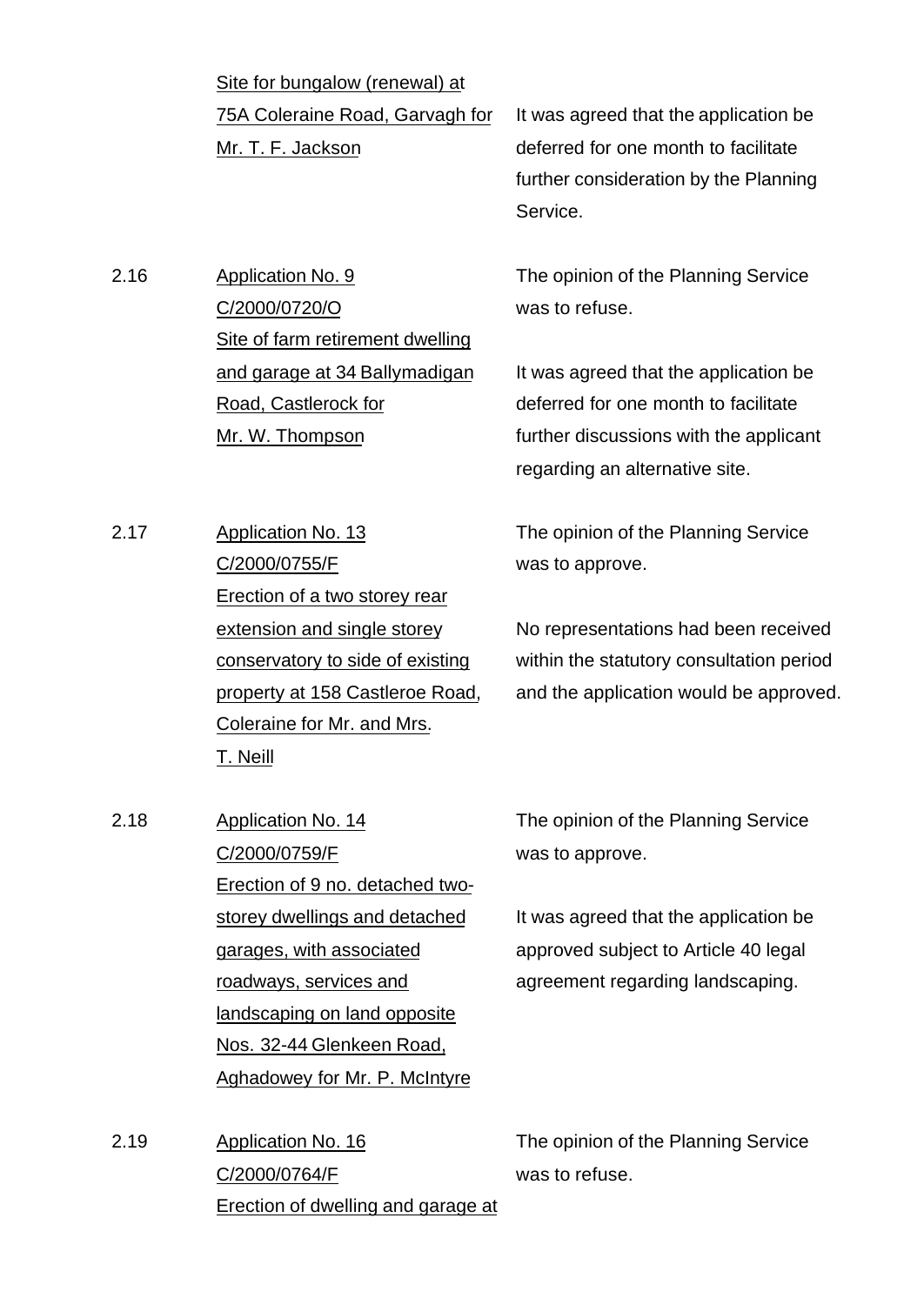site between 99 and 107 Gorran Road, Garvagh for Mr. C. McIntyre

It was agreed that the application be deferred for one month to facilitate a Council site visit.

2.20 Application No. 19 C/2000/0786/O Site for two-storey dwelling and garage to rear of 45 Greenhill Road, Blackhill, Coleraine for Mr. P. Taylor

2.21 Application No. 22

C/2000/0798/F

Mr. S. Mulvenna

Demolish existing buildings on

site and provide new building with

at 6 and 7 Hillside, Portstewart for

12 no. apartments on 3 ½ floors

The opinion of the Planning Service was to approve.

No representations had been received within the statutory consultation period and the application would be approved.

The opinion of the Planning Service was to refuse.

The application had now been withdrawn.

2.22 Application No. 40 C/2000/0830/F Redevelopment of former hotel and associated car parking area to provide 39 no. bed spaces (30 flats) in Fold Sheltered Housing with supervisor and ancillary facilities (three-storey building); 18 no. apartments for sale  $(4 - 5)$ storey building) and associated parking area at former Beach Hotel, Beach Road, Portballintrae for Fold Housing Association/Kennedy Group

Councillor O'Hara declared an interest in this application and did not take part in the discussion.

The opinion of the Planning Service was to refuse.

No further representations had been received within the statutory consultation period.

Members expressed concern regarding the proliferation of more apartments in Portballintrae.

It was agreed that the application be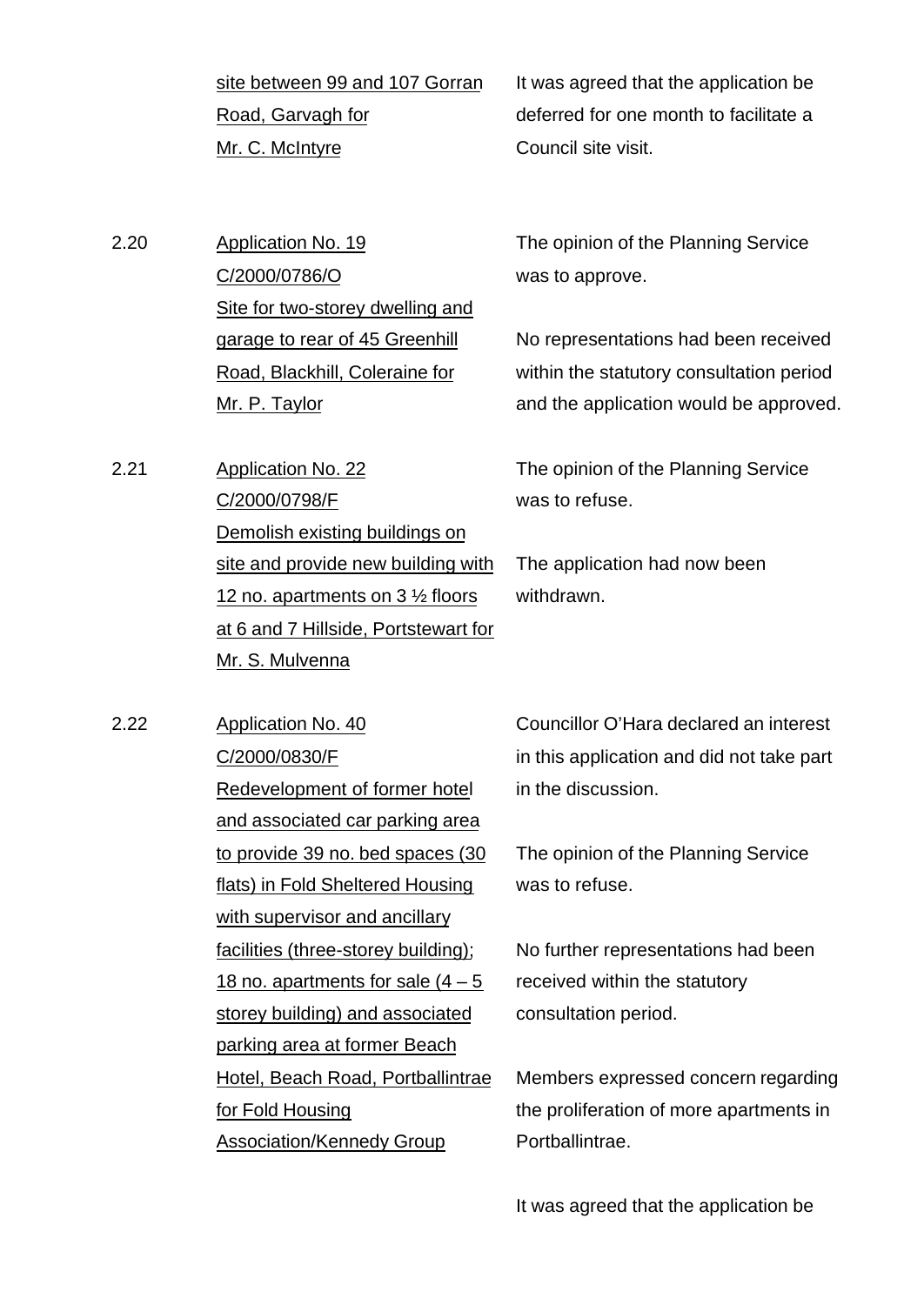## refused.

2.23 Application No. 30 C/2000/0815/O Site for dwelling at Gelvin Road, Garvagh for Mrs. H. McKeown

2.24 Application No. 35

2.25 Application No. 43

C/2000/0822/O

Mr. R. McFetridge

C/2000/0836/F

Site for dwelling and garage at

Provision of new entrance and

concrete pier and metal gates at

St. Mary's Primary School, Agivey

exit roads, erection of new

boundary fence including

Carrowreagh Road, Garvagh for

The opinion of the Planning Service was to refuse.

It was agreed that the application be deferred for one month to facilitate a Council site visit.

The opinion of the Planning Service was to refuse.

It was agreed that the application be deferred for one month to facilitate a Council site visit.

The opinion of the Planning Service was to approve.

No representations had been received within the statutory consultation period and the application would be approved.

Road, Aghadowey for St. Mary's Primary School 2.26 Application No. 49 C/2000/0844/F Single storey extension to provide 2 no. science rooms and 1 no. prep room at Garvagh High School, 142 Main Street, Garvagh

2.27 Application No. 50 C/2000/0846/F

for N.E.E.L.B.

The opinion of the Planning Service was to approve.

No representations had been received within the statutory consultation period and the application would be approved.

The opinion of the Planning Service was to refuse.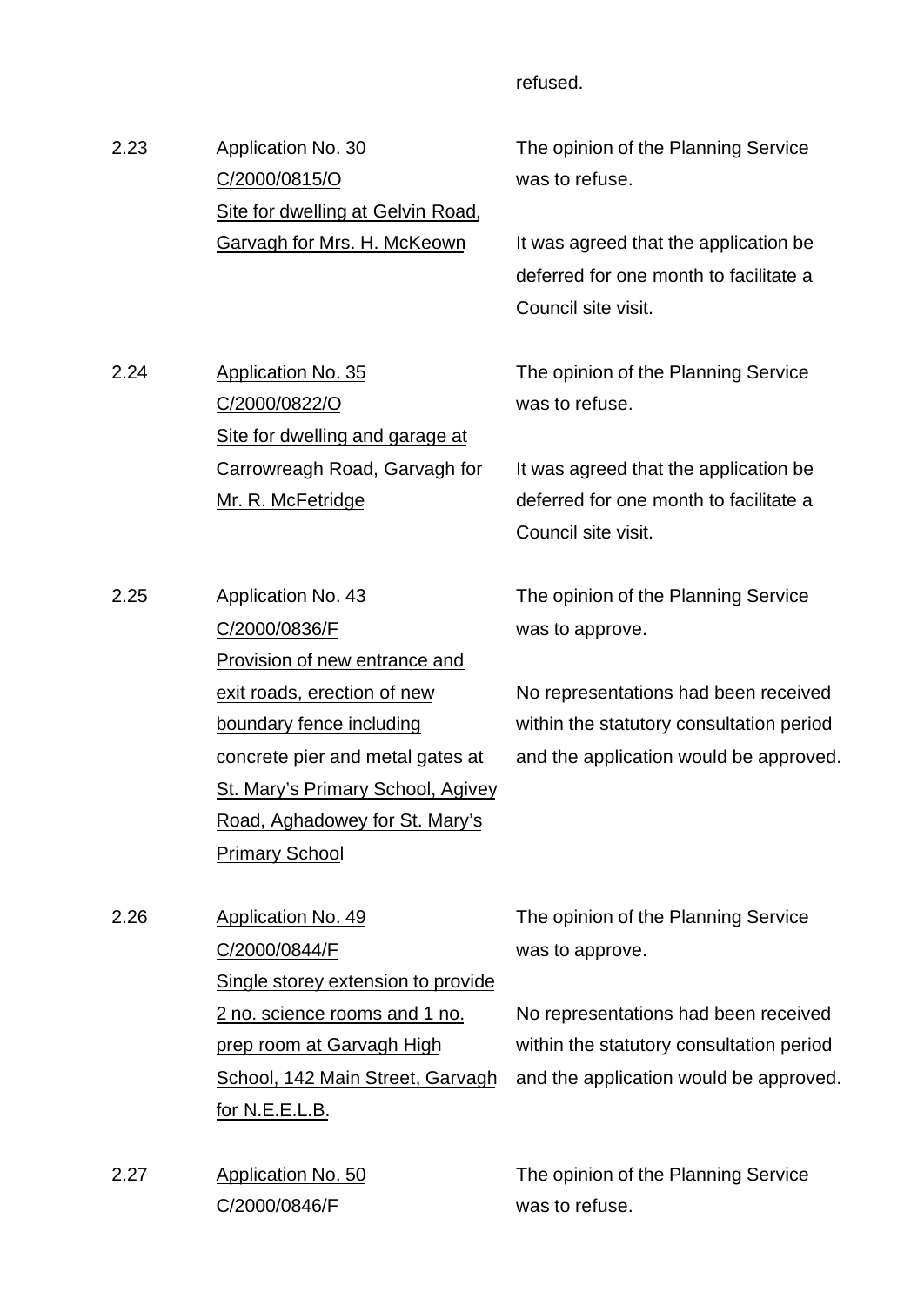Proposal for replacement cottage at site at Ballyreagh Road, Portstewart for N M **Developments** 

The application had now been withdrawn.

2.28 Application No. 53 C/2000/0851/F Erection of 2 no. semi-detached dwellings (to rear of No. 50) at 50 Coleraine Road, Garvagh for Abercorn Homes

The opinion of the Planning Service was to refuse.

No representations had been received within the statutory consultation period.

It was agreed that the application be deferred for one month to facilitate a Council site visit.

2.29 Application No. 57 C/2000/0856/O Site for dwelling on land off Ballyhackett Lane, Castlerock for Mr. A. Tanner

The opinion of the Planning Service was to refuse.

It was proposed by Alderman King, seconded by Alderman Watt and agreed:

> That the application be deferred for two weeks to facilitate further discussions with the applicant.

If agreement could be reached the application would be approved otherwise the application would be refused.

The opinion of the Planning Service was to refuse.

2.30 Application No. 58 C/2000/0857/F Erection of replacement dwelling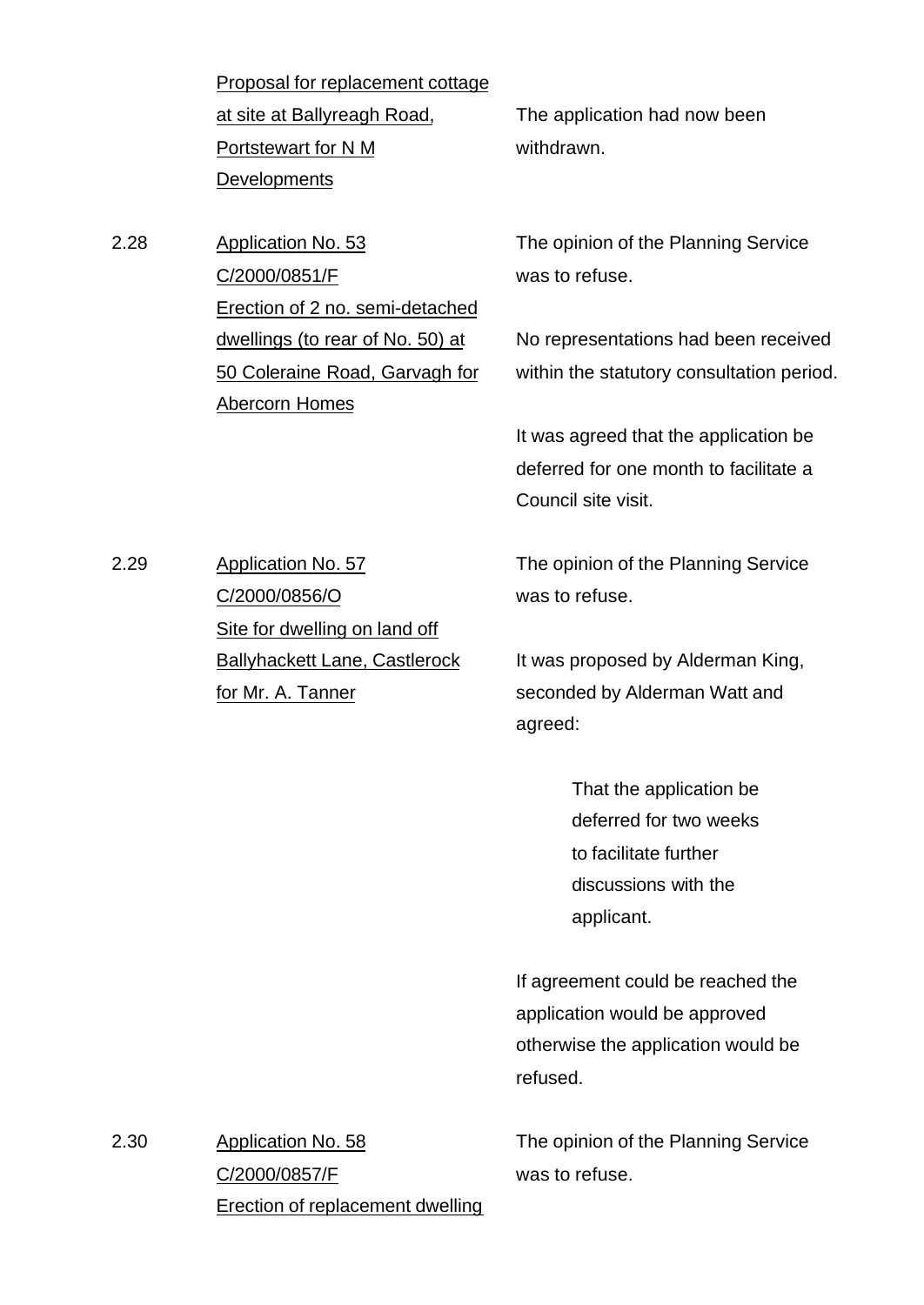| at 7 Glen Road, Garvagh for |
|-----------------------------|
| Mr. and Mrs. S. McNicholl   |

2.31 Application No. 66 C/2000/0867/F 2 no. semi-detached dwellings at 26 Inishowen Park, Portstewart for M & A Builders

2.32 Application No. 67

C/2000/0869/F

Mr. A. Toms

C/2000/0870/O

2.33 Application No. 68

Erection of single storey side and

rear extension at 62 Dunsuivinish

Avenue, Portstewart for

Site for dwelling at Tirkeeran

Road (adjacent to Culbane

Terrace), Garvagh for

Mr. S. McNicholl

It was agreed that the application be deferred for one month to facilitate further discussions with the applicant.

The opinion of the Planning Service was to approve.

It was agreed that the application be deferred for one month to facilitate a Council site visit.

The opinion of the Planning Service was to refuse.

It was agreed that the application be deferred for one month to facilitate further discussions with the applicant.

The opinion of the Planning Service was to refuse.

It was agreed that the application be deferred for one month to facilitate a Council site visit.

2.34 General Matters (a) Bayview Hotel, Portballintrae – Height of building.

# **3.0 THANKS**

Mr. Scott thanked members for their help over the years and wished them well for the future.

Members extended best wishes to Mr. Scott.

## **4.0 PLANNING SERVICE - CONSULTATION PAPER**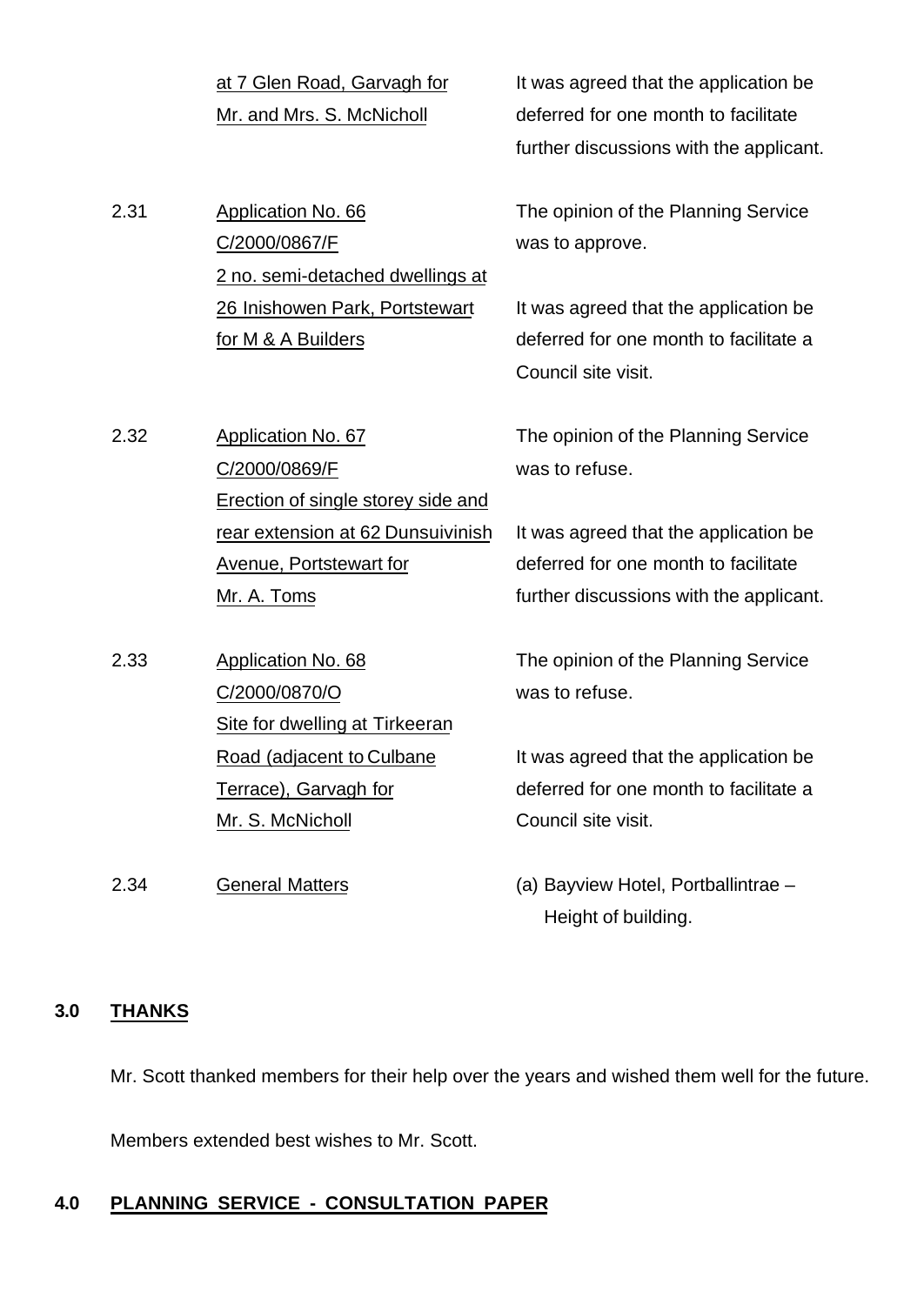# **ON TELECOMMUNICATIONS**

Consideration was given to the Planning Service – Consultation Paper on Telecommunications (previously supplied). Planning Service sought Council's views on proposals to amend planning legislation under Part 17 of Schedule 1 to the Planning (General Development) Order (Northern Ireland) 1992 (as amended) (the 'GDO') and on a draft Planning Policy Statement for telecommunications.

It was proposed by Councillor Barbour, seconded by Alderman Watt and agreed:

That each telecommunications mast should have full planning approval and that each mast should be shared if possible.

# **5.0 3 DUNLUCE AVENUE, PORTRUSH**

Reference was made to the change of use of premises at 3 Dunluce Avenue, Portrush from a café to a carryout.

This matter had been the subject of enforcement action for some considerable time, however, the business continues to operate in breach of the approved use.

It was agreed that Council write to the Planning Service seeking a formal response for discussion at the Planning Committee meeting of  $9<sup>th</sup>$  January, 2001.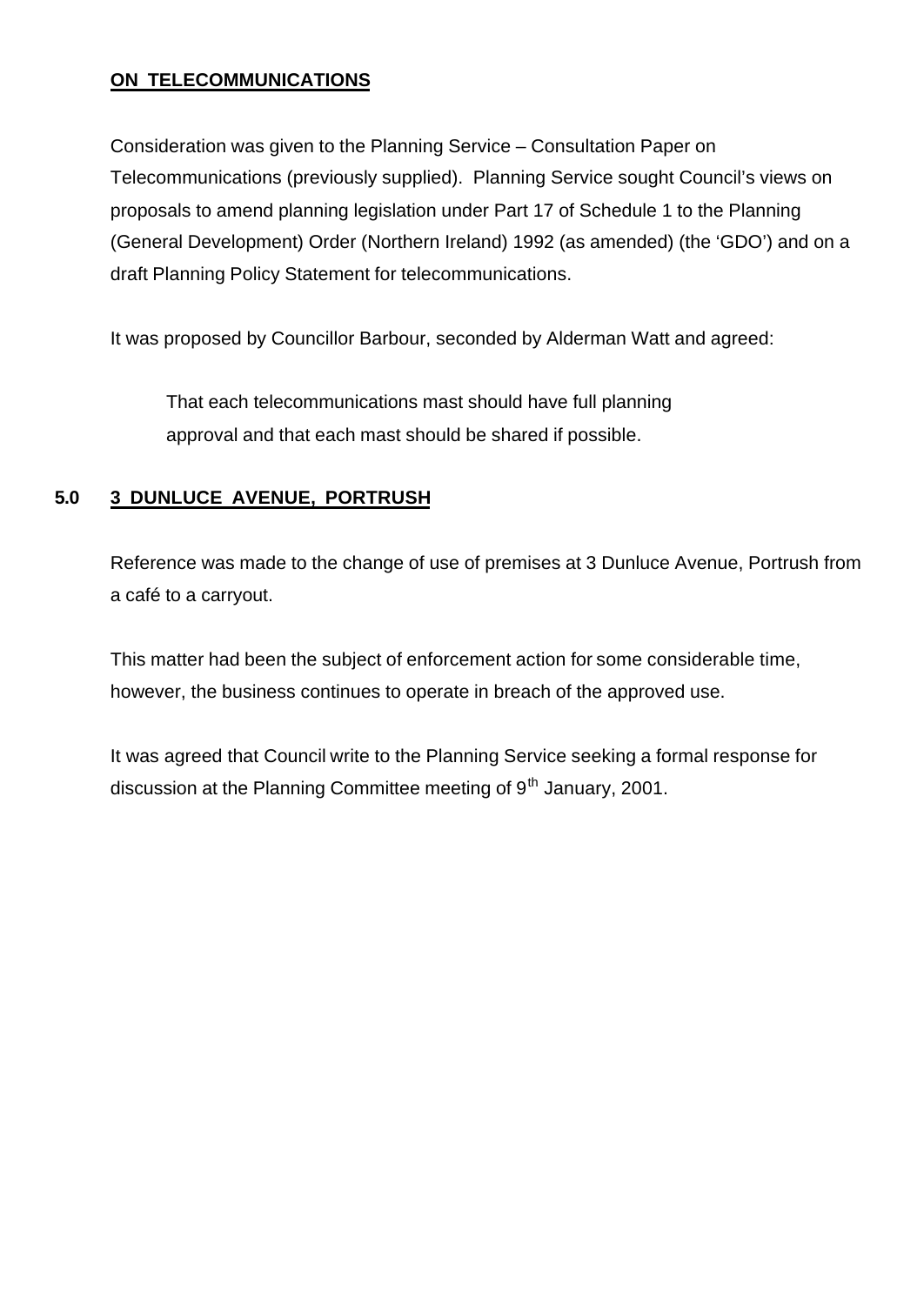## **POLICY AND DEVELOPMENT COMMITTEE**

# **19th December, 2000.**

**Present:** Councillor J. M. Bradley, in the Chair

The Deputy Mayor, Councillor B. E. Dempsey (Mrs.)

## **Aldermen**

C. S. Alexander (Ms.) W. H. King  $($ ltems  $2.0 - 24.0)$  W. J. McClure P. E. A. Armitage (Mrs.) W. J. Watt (Items  $1.0 - 4.0$ )

# **Councillors**

| E. T. Black (Mrs.)    | G. L. McLaughlin      |
|-----------------------|-----------------------|
| R. S. Bolton          | R. A. McPherson       |
| O. M. Church (Mrs.)   | E. M. Mullan          |
| W. T. Creelman        | (Items $2.0 - 24.0$ ) |
| (Items $2.0 - 24.0$ ) | E. O'Hara             |
| J. J. Dallat          | (Items $1.0 - 22.0$ ) |
| N. F. Hillis          | R. D. Stewart         |
| D. McClarty           |                       |
|                       |                       |

# **Officers in**

**Attendance:** Town Clerk and Chief Executive, Director of Corporate Services, Head of Development Services (Items 1.0 – 4.0), Policy Development Officer, Finance Officer (Items  $1.0 - 4.0$ ), Personnel Officer (Items  $1.0 - 4.0$ ), Information Technology Officer (Items 1.0 – 2.0) and Administrative Assistant

**Apologies:** The Mayor, Councillors Barbour and Mathews

## **1.0 CONGRATULATIONS**

The Chairman and members extended congratulations to Councillor Mullan on the birth of a son.

## **2.0 UNIVERSITY OF ULSTER**

# **The Chairman welcomed Professor Peter Roebuck, Provost of the Coleraine Campus and Dr. Chris Barnett, Chief Executive of Coleraine Science Research Park, who were in attendance to address Committee.**

Professor Roebuck updated members on the University's development plans and highlighted the major contribution the University makes to the local economy as one of the largest employers in the Province.

Dr. Barnett elaborated on the proposals for the development of the Coleraine Science Research Park on the Coleraine campus.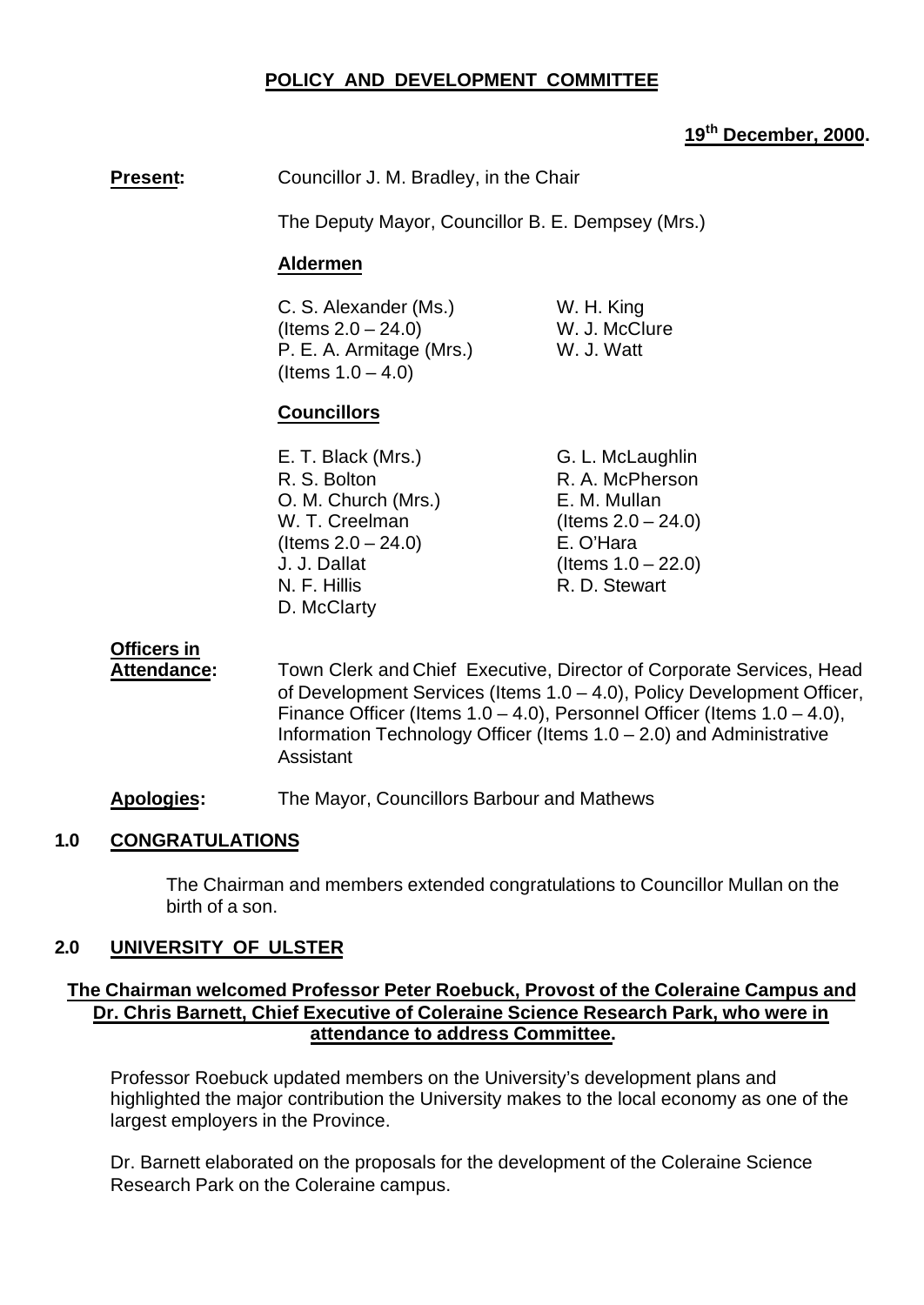The first phase would be the development of a 28 acre green field site to locate companies in the bio-technology and life and health technology sectors.

A full discussion ensued during which the representatives answered members' questions.

Professor Roebuck and Dr. Barnett then presented Council with a replica of the granite foundation stone of the new Science Park as a symbol of the close partnership which exists between Council and the University on this project.

The Chairman thanked the representatives for attending after which they withdrew.

# **3.0 CORPORATE SERVICES REPORT**

The Report of the Director of Corporate Services was considered (previously supplied).

Matters arising:

| 3.1 | <b>Tenders for Provision of</b><br><b>Insurance and Broking Services</b> | Two applications had been received for inclusion<br>on a select list for the provision of Council<br>insurances and associated broking services for a<br>three year period from 1 <sup>st</sup> April, 2001 viz: |                                                 |
|-----|--------------------------------------------------------------------------|------------------------------------------------------------------------------------------------------------------------------------------------------------------------------------------------------------------|-------------------------------------------------|
|     |                                                                          | (a)<br>(b)                                                                                                                                                                                                       | Marsh (U.K.) Ltd.<br>Willis Harris Marrian Ltd. |

Council is recommended to invite both companies to tender.

3.2 Requests for Financial **Assistance** 

> 3.2.1 William Keown Trust Following discussion it was recommended that Council contribute £350 to the William Keown Trust for 2000/01.

- 3.2.2 Coleraine and District Recommended: Tractor Ploughing Society That Council contribute £200 to the Coleraine and District Tractor Ploughing Society towards the costs of the annual
- 

3.3 Grounds Maintenance Council employed 22 seasonal employees in Section Grounds Maintenance, each of whom were employed for up to ten months of the year.

ploughing match on 13<sup>th</sup> January, 2001.

Due to an increased workload and to assist improved maintenance at

various facilities, Committee was asked to agree

that three of the seasonal vacancies be made

permanent full-time posts.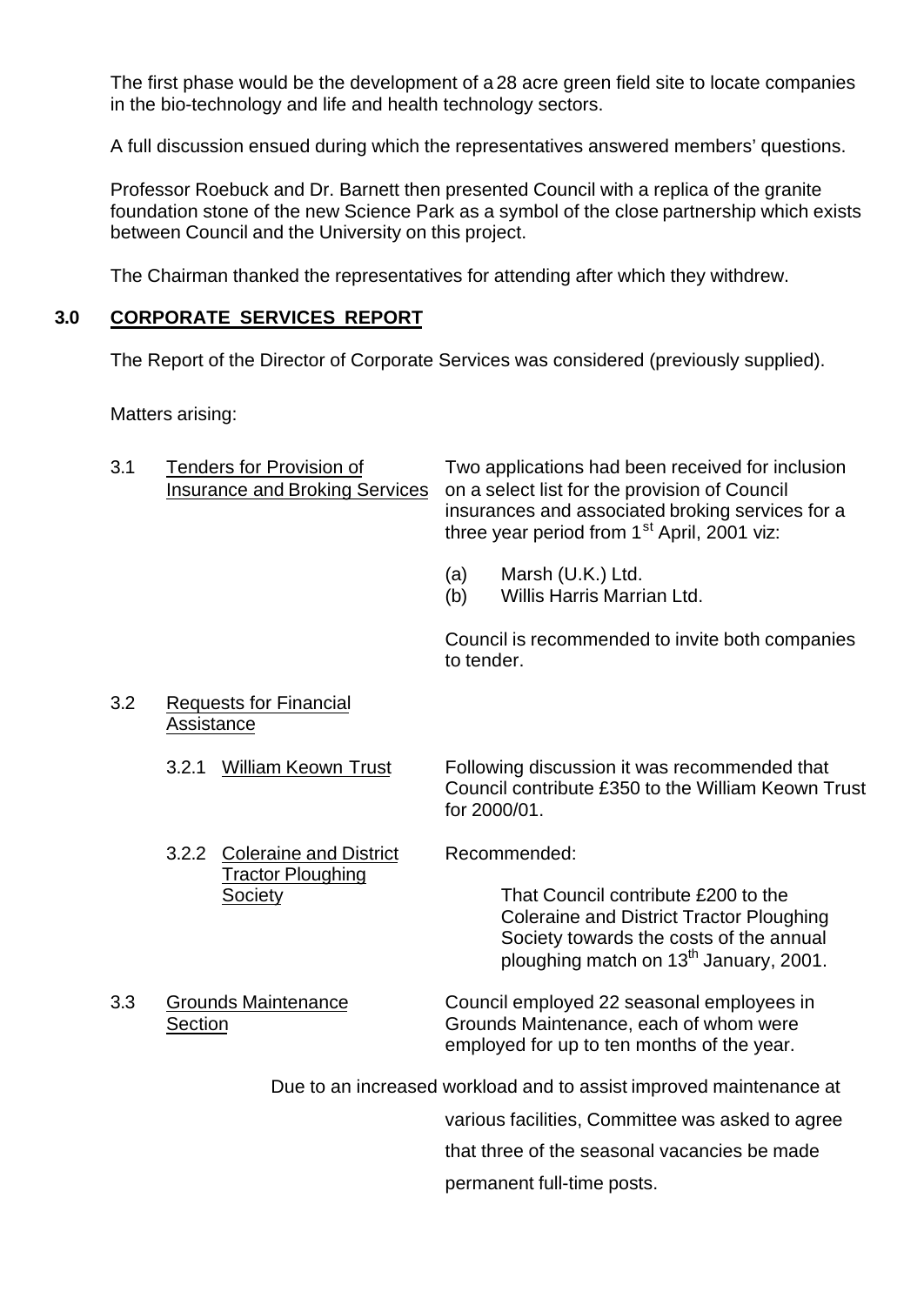Following discussion it was agreed that this matter be deferred to the January meeting of Committee to allow more detailed information on costs, etc. to be presented.

- 3.4 Proposed Review of Committee noted that the Department of the Members' Travelling and Environment (Local Government Division) intended Subsistence Allowances to review the level of travelling and subsistence
- 

# **Personnel**

allowances payable to members. 3.5 Accounts Committee noted that creditors' payments, as per

lists circulated, had been issued as follows:

Revenue A/C - £593,452.51 Capital A/C - £169,297.81

3.6 New Appointments The following appointments had been made in accordance with the Local Government Staff Commission's Code of Procedure on Recruitment and Selection:

## **Chief Executive's Department**

Marketing Executive (Job Share) – Mrs. C. Balmer

## **Leisure Services Department**

Part-Time Fitness Attendant (Replacement) – Mr. N. Langley

Part-Time Cleaner (Replacement) – Mrs. I. Goddard

# **Technical Services Department**

Street Cleaner (Replacement) – Mr. J. MacKenzie

# **Environmental Health Department**

Environmental Health Officer (Job Share) – Mrs. O. M. Dysart

3.7 Craigahulliar Landfill Site - The Director of Corporate Services reported on the Landfill Tax Refund **Case Controller Customs** outcome of the recent discussions with Customs and Excise regarding the refund of landfill tax in respect of Craigahulliar Landfill Site.

> Council had received an overall refund of some £480,000, although substantial refunds would have to be made to those companies who had deposited waste at the landfill site during the period in question.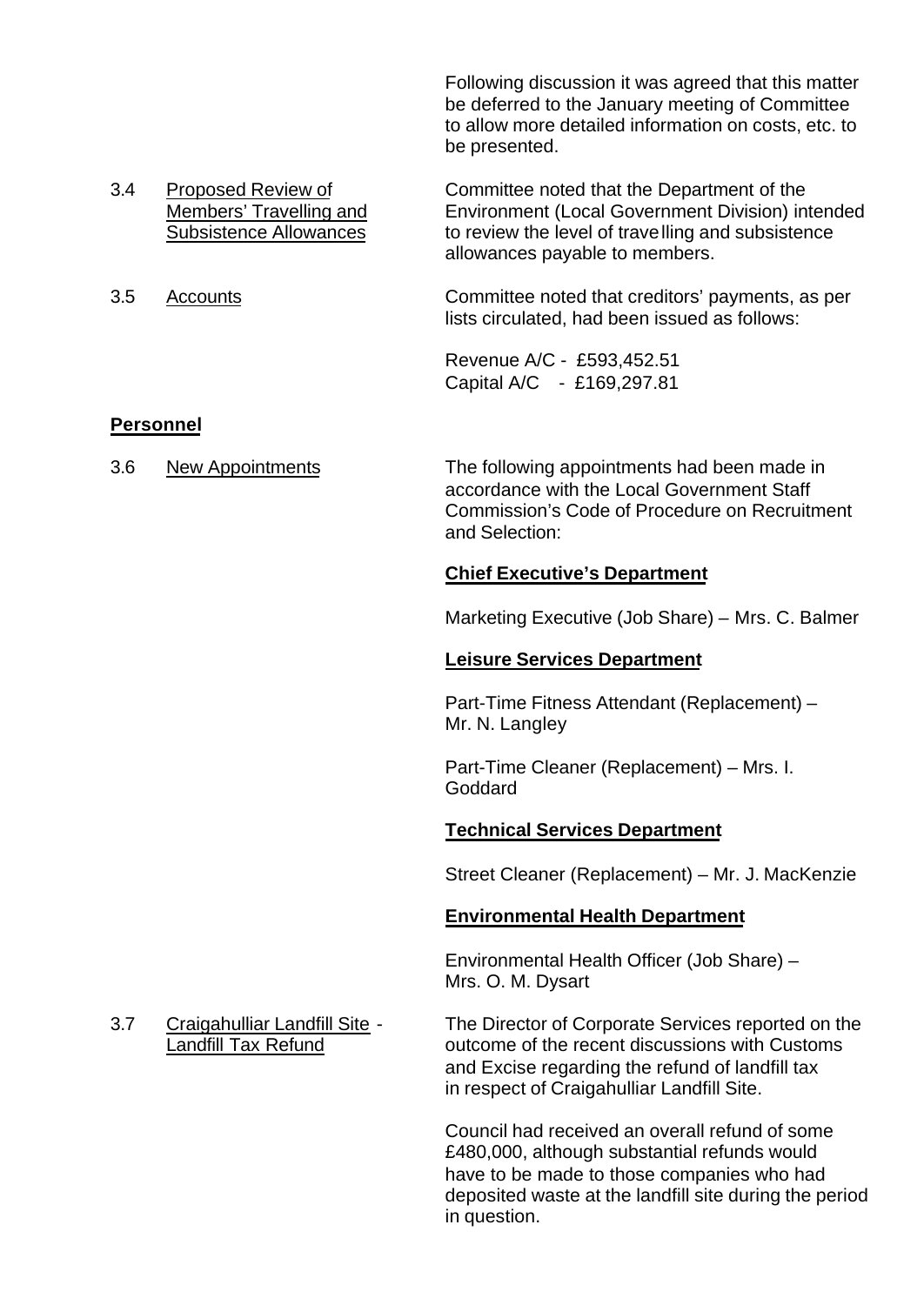# **4.0 THANKS**

Councillor Mullan thanked members for their kind wishes on the birth of his son.

## **5.0 NEW CIVIC HEADQUARTERS**

Reference was made to continuing problems regarding the heating in the Council Chamber.

The Town Clerk and Chief Executive advised that this was being urgently addressed.

# **6.0 NORTHERN IRELAND EXECUTIVE - DRAFT PROGRAMME FOR GOVERNMENT**

Consideration was given to the Northern Ireland Executive's Draft Programme for Government (previously supplied).

Following a full discussion it was recommended that Council endorse the draft programme and request that in future years additional time be allowed for consultation on this topic.

## **7.0 CONSULTATION PAPER ON BEST VALUE LEGISLATION FOR LOCAL GOVERNMENT IN NORTHERN IRELAND**

Consideration was given to the Department of the Environment's consultation paper (previously supplied) on Best Value Legislation for Local Government in Northern Ireland.

Following discussion it was recommended that Council support the proposed legislation.

## **8.0 LAND AND PROPERTY**

| 8.1 | <b>Improvements to Sewage</b><br><b>Pumping Station -</b><br>The Promenade, Castlerock | The Valuation and Lands Agency had<br>recommended that Council accept a premium of<br>£2,000 for the purchase by Water Service of $35m2$<br>of land at the Sewage Pumping Station, The<br>Promenade, Castlerock. This would include the<br>temporary use of an additional area of 210m <sup>2</sup> at<br>this location. |
|-----|----------------------------------------------------------------------------------------|--------------------------------------------------------------------------------------------------------------------------------------------------------------------------------------------------------------------------------------------------------------------------------------------------------------------------|
|     |                                                                                        | Council is recommended to agree.                                                                                                                                                                                                                                                                                         |
| 8.2 | Mr. D. Small, 4 and 5 Sandune<br>Terrace, Portrush                                     | The Valuation and Lands Agency had reached<br>agreement with Mr. D. Small regarding the<br>premium for the granting, by Council, for formal<br>access to the new development at 4 and 5<br>Sandune Terrace via its car park at East Strand.                                                                              |
|     |                                                                                        | Council is recommended to accept the premium of<br>£2,000.                                                                                                                                                                                                                                                               |
| 8.3 | Development of Coleraine<br><b>Baptist Church</b>                                      | Reported that an enquiry had been received from<br>Gary Harpur, Architect, Saintfield, on behalf of                                                                                                                                                                                                                      |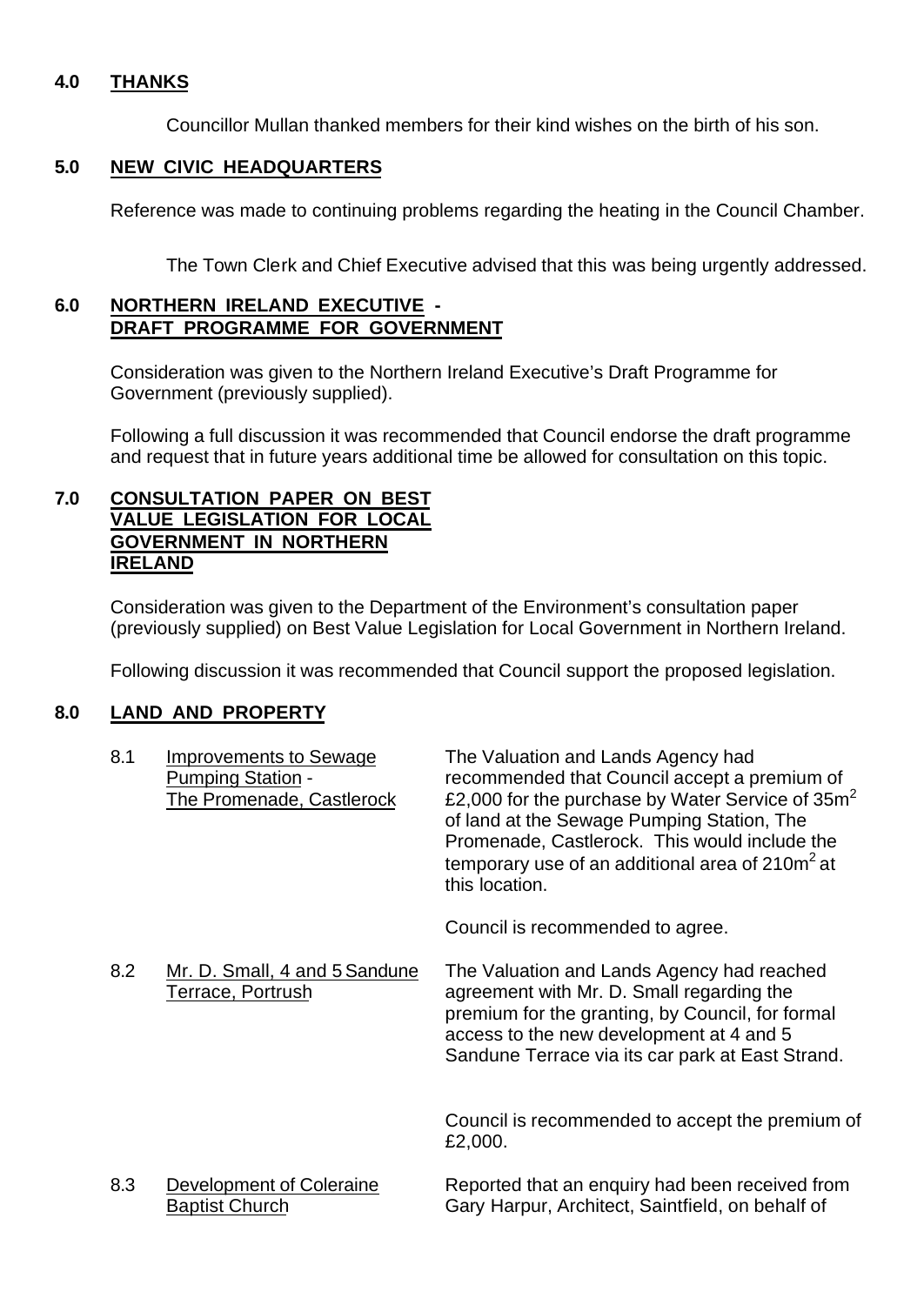Coleraine Baptist Church seeking to acquire a Council flowerbed to the rear of the church property.

Council is recommended to agree subject to the continued planting/maintenance of the flowerbed being carried out by the church authorities.

8.4 Lands at Rugby Avenue, Consideration was given to the Leisure and Coleraine Environment Committee's recommendation:

> That Council declare 3.06 acres of land at Rugby Avenue, Coleraine surplus to Council's requirements.

Following discussion it was proposed by Alderman Watt and seconded by Alderman McClure:

> That Committee endorse the Leisure and Environment's recommendation to declare this land surplus to Council's requirements.

As an amendment it was proposed by Councillor Mullan and seconded

by Councillor Dallat:

That the Director of Leisure Services prepare a report for Committee on possible community usage of the 3.06 acre site.

On being put to the meeting, the amendment was lost by eight votes to four.

The proposal was subsequently put to the meeting and was carried by eight votes to four.

# **9.0 AREA OF LAND AT DUNMORE STREET, COLERAINE**

Reference was made to the ownership of an

area of land at Dunmore Street,

Coleraine.

The Town Clerk and Chief Executive agreed to investigate this matter.

## **10.0 KING GEORGE VI HALL - KILLOWEN, COLERAINE**

Reference was made to progress regarding the transfer of ownership of these premises from the Housing Executive to Council.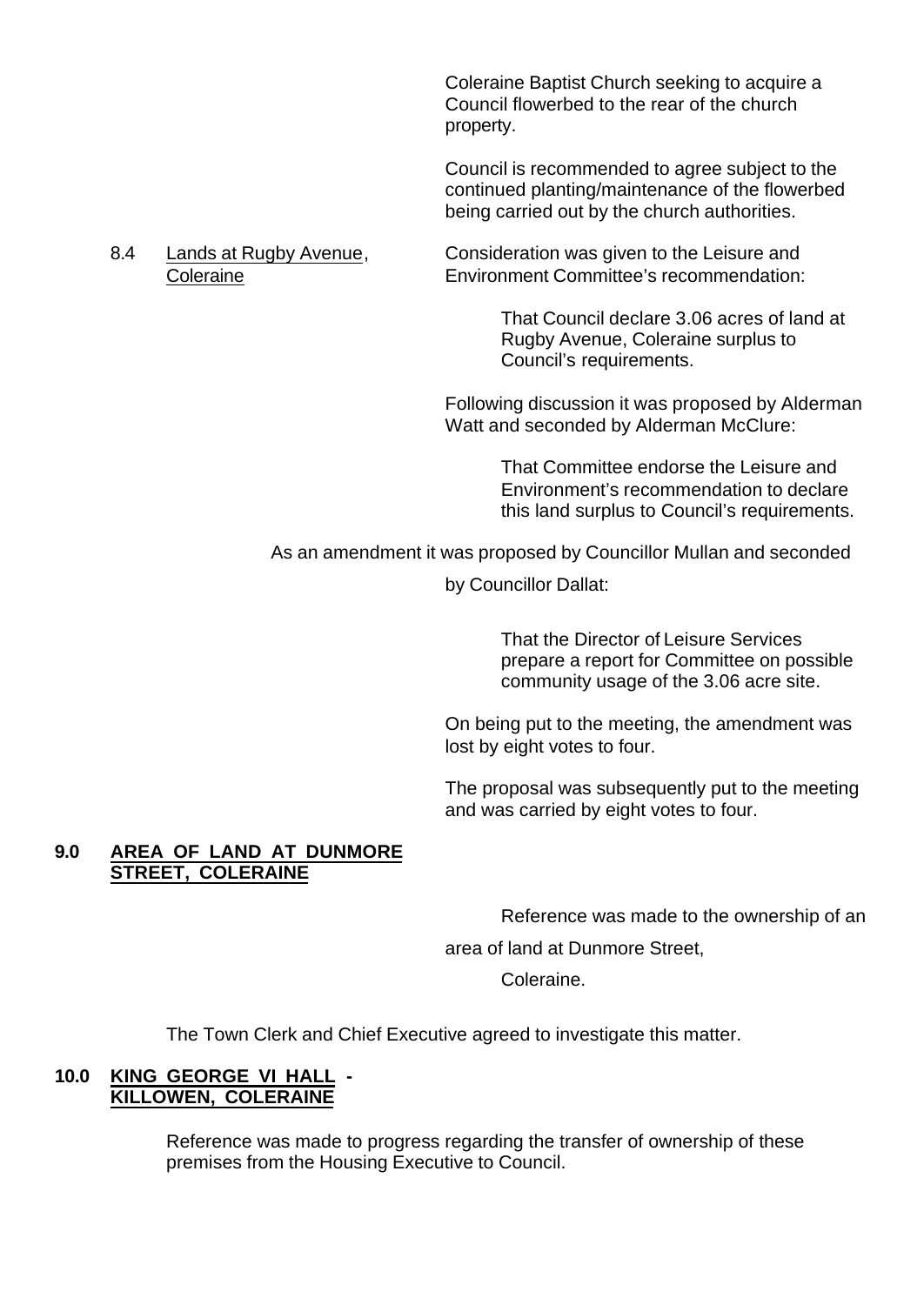The Town Clerk and Chief Executive advised that the Executive was prioritising the redevelopment of the former Spencer Row site.

# **11.0 NORTHERN IRELAND ELECTRICITY - TARIFFS INCREASE**

Consideration was given to a letter from the Managing Director, Northern Ireland Electricity, in reply to Council's letter expressing concern at the recent tariffs increase.

Committee noted that NIE and Ofreg had produced a package of measures which would assist off-setting the increase, particularly for low consumption and fuel poor customers.

## **12.0 LOCAL GOVERNMENT AUDIT OFFICE**

Reported that the Local Government Auditor would be in attendance on Monday,  $22<sup>nd</sup>$  January, 2001 at 11.00 a.m. for the purpose of auditing Council's accounts for 1999/2000.

Noted.

## **13.0 DEPARTMENT OF HEALTH, SOCIAL SERVICES AND PUBLIC SAFETY - CARDIAC SURGERY REVIEW**

Read letter from the Secretary to the Cardiac Surgery Review Steering Group advising Council of a Review of Cardiac Surgery in Northern Ireland.

Four public meetings facilitated by the Health and Social Services Council were to be arranged to further communicate the process and issues of the Review.

Council is recommended to send representatives to one of the public meetings on this topic.

## **14.0 EMERGENCY TELEPHONE CONTACT NUMBERS**

An update list of Emergency Telephone Contact Numbers for Council officers and other

agencies had been circulated to each member.

## **15.0 RURAL DEVELOPMENT COUNCIL**

Tabled:

Annual Report 1999 – 2000.

## **16.0 FOLD HOUSING ASSOCIATION**

Tabled:

Annual Review 1999/2000.

# **17.0 COMMUNITY RELATIONS COUNCIL**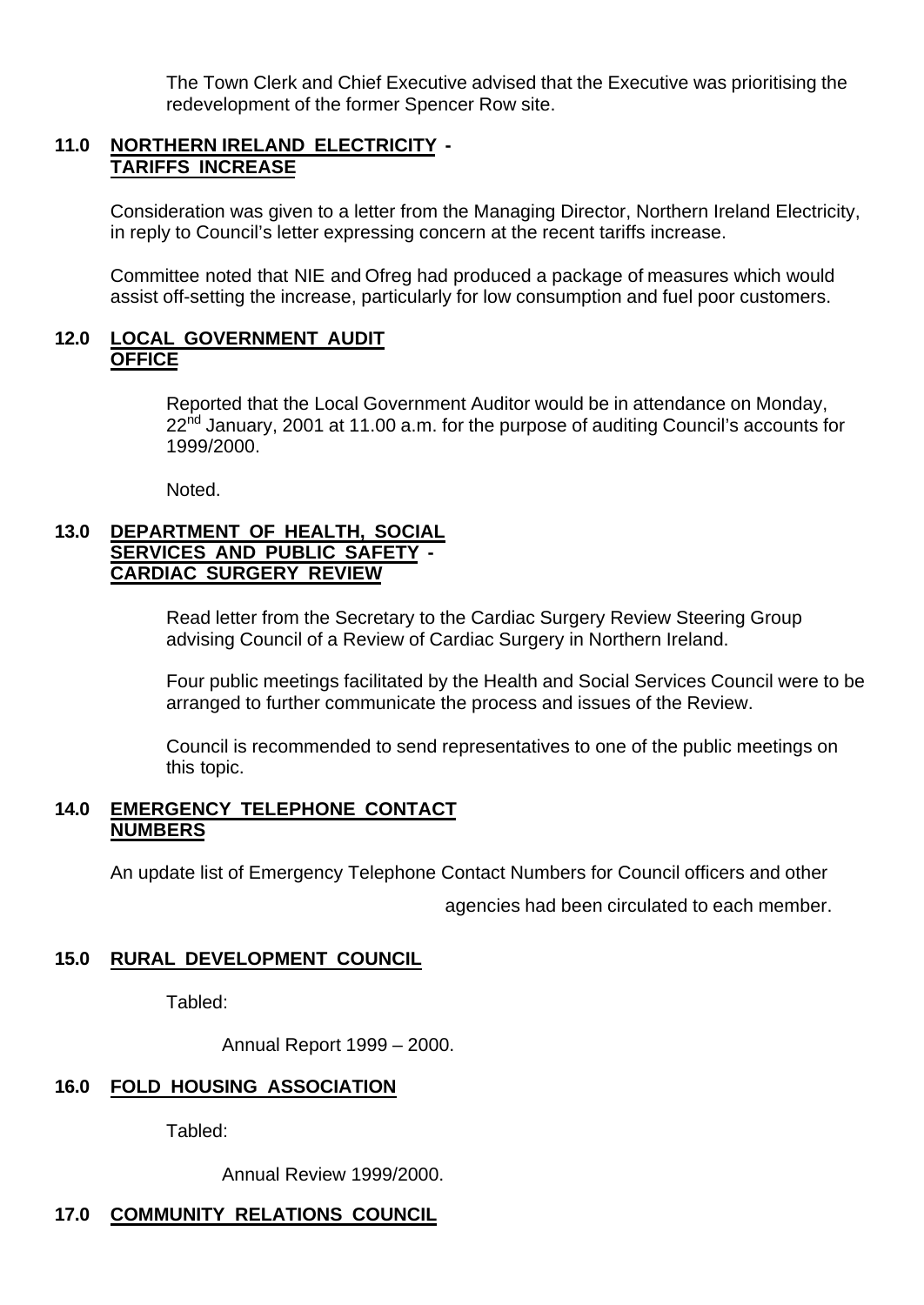Tabled:

Annual Report 2000.

# **18.0 LOCAL GOVERNMENT STAFF COMMISSION FOR NORTHERN IRELAND**

Tabled:

Annual Report 1999/2000.

## **19.0 INDUSTRIAL DEVELOPMENT BOARD FOR NORTHERN IRELAND**

Tabled:

Annual Report 1999/2000.

## **20.0 DEPARTMENT FOR REGIONAL DEVELOPMENT - TRUST PORTS**

Reported that the Minister for Regional Development had announced his intention to bring

forward legislative proposals affecting the Province's Trust Ports including Coleraine Harbour.

Noted.

## **21.0 OLD CLOONAVIN - SALE OF FURNITURE**

Reported that some 20 per cent of the furniture had been purchased by members and staff

at the recent sale.

It was recommended that the most appropriate method of disposal of the remaining 400 lots would be by public auction in January 2001.

Council is recommended to agree.

## **22.0 MAYOR'S RECEPTIONS** - **20TH/21ST DECEMBER, 2000**

The Town Clerk and Chief Executive advised members that due to the numbers invited to each Mayoral Reception it would be impractical to arrange tours of the building on these evenings.

Tours of the building for the general public would be arranged during January 2001.

# **23.0 PARKING FOR BICYCLES AND MEMBERS' CARS**